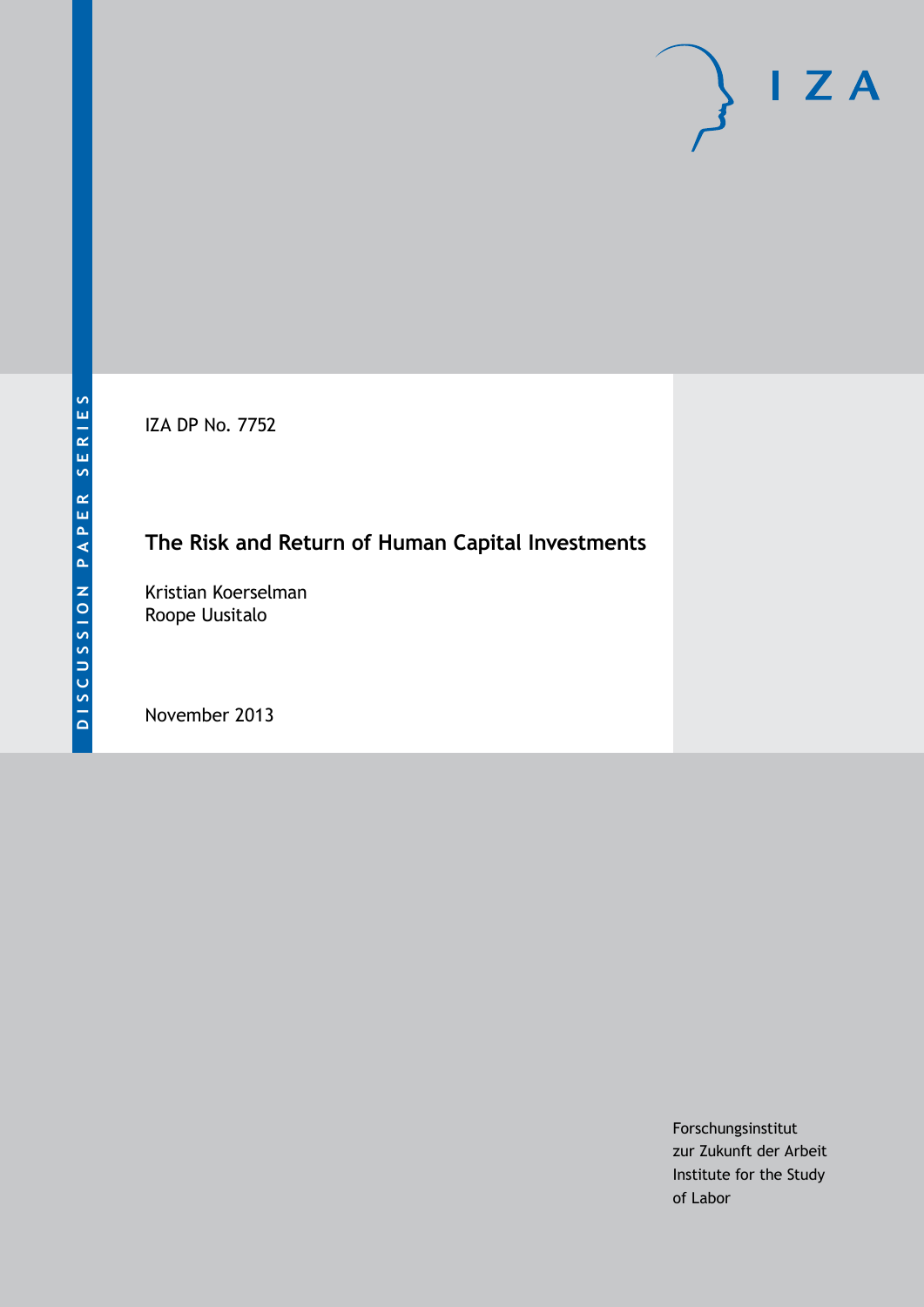# **The Risk and Return of Human Capital Investments**

#### **Kristian Koerselman**

*Abo Akademi University, HECER, SOFI and TCWR*

#### **Roope Uusitalo**

*HECER, University of Helsinki and IZA*

Discussion Paper No. 7752 November 2013

IZA

P.O. Box 7240 53072 Bonn **Germany** 

Phone: +49-228-3894-0 Fax: +49-228-3894-180 E-mail: [iza@iza.org](mailto:iza@iza.org)

Any opinions expressed here are those of the author(s) and not those of IZA. Research published in this series may include views on policy, but the institute itself takes no institutional policy positions. The IZA research network is committed to the IZA Guiding Principles of Research Integrity.

The Institute for the Study of Labor (IZA) in Bonn is a local and virtual international research center and a place of communication between science, politics and business. IZA is an independent nonprofit organization supported by Deutsche Post Foundation. The center is associated with the University of Bonn and offers a stimulating research environment through its international network, workshops and conferences, data service, project support, research visits and doctoral program. IZA engages in (i) original and internationally competitive research in all fields of labor economics, (ii) development of policy concepts, and (iii) dissemination of research results and concepts to the interested public.

<span id="page-1-0"></span>IZA Discussion Papers often represent preliminary work and are circulated to encourage discussion. Citation of such a paper should account for its provisional character. A revised version may be available directly from the author.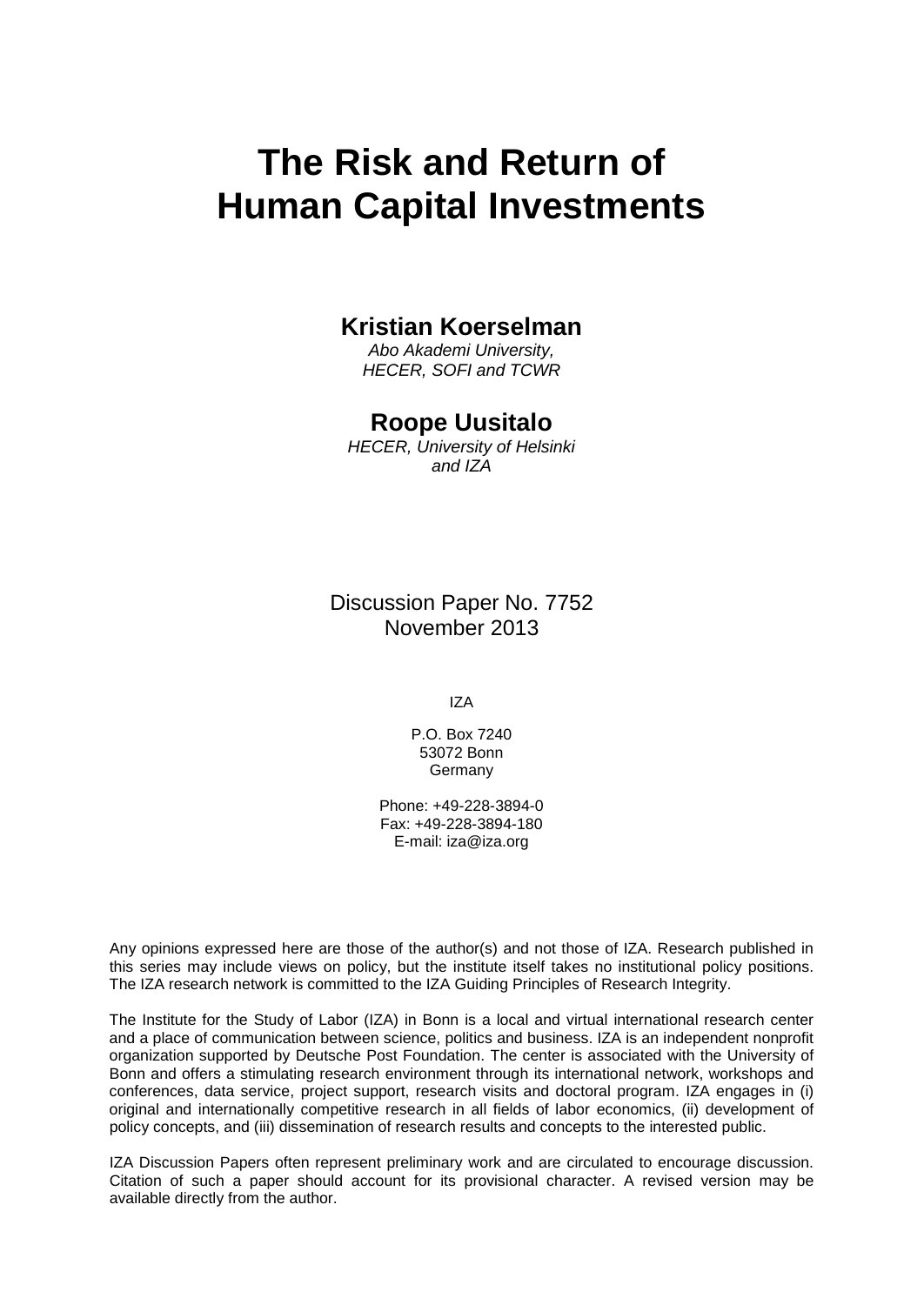IZA Discussion Paper No. 7752 November 2013

# **ABSTRACT**

## **The Risk and Return of Human Capital Investments[\\*](#page-1-0)**

Investing in human capital increases lifetime income, but these investments may involve substantial risk. In this paper we use a Finnish panel spanning 22 years to predict the mean, the variance and the skew of the present value of lifetime income, and to calculate certainty equivalent lifetime income at different levels of education. We find that university education is associated with about a half a million euro increase in discounted lifetime disposable income compared to vocational high school. Accounting for risk does little to change this picture. By contrast, vocational high school is associated with only moderately higher lifetime income compared to compulsory education, and the entire difference is due to differential nonemployment.

JEL Classification: C33, I24, J31

Keywords: lifetime income, risk, education, human capital

Corresponding author:

Kristian Koerselman Department of Economics School of Business and Economics Åbo Akademi University FI-20500 Turku Finland E-mail: [koerselman@economistatwork.com](mailto:koerselman@economistatwork.com)

We thank the Network for Higher Education and Innovation Research at the University of Helsinki for financial support. We appreciate useful comments from Angela Djupsjöbacka, Markus Jäntti, Matthew Lindquist and Anders Stenberg as well as from participants at EALE, EEA/ESEM, ESPE, IWAEE, the Educational Governance Workshop at the Norwegian University of Science and Technology, the 2nd Conference on Higher Education and Innovation Research at the University of Helsinki, and at seminars at Abo Akademi University, the Helsinki Center of Economic Research HECER, the Swedish Institute for Social Research SOFI, and at the Turku Center for Welfare Research TCWR.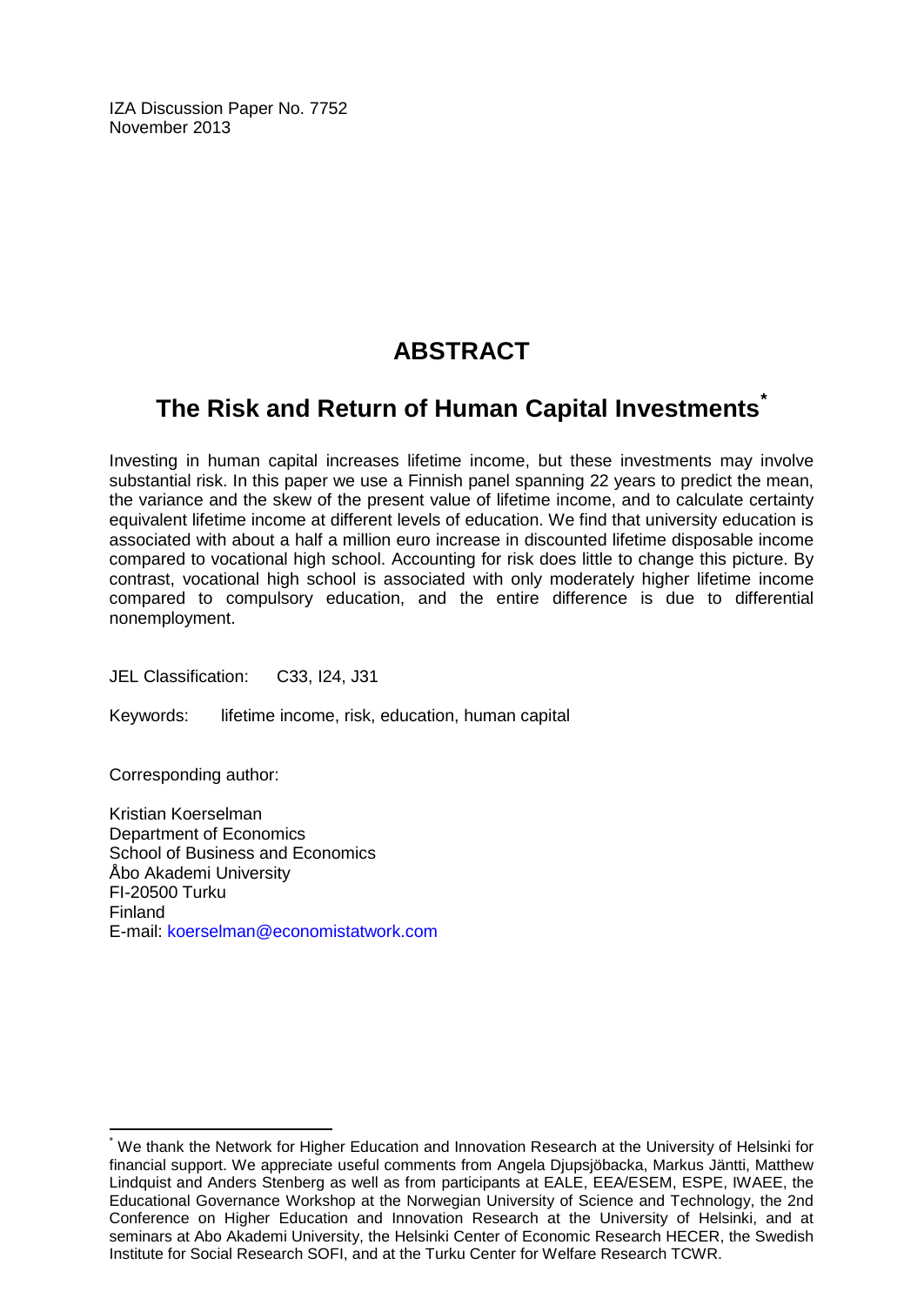# 1 Introduction

As any other investment, investment in human capital involves risk. At least to some extent, education produces skills that have market value in a limited set of occupations only. As the future demand for these skills is uncertain, students investing in education end up with a risky portfolio of specific skills. These risks are not insurable and cannot easily be diversified.

The value of an investment depends both on its expected return and on its risk. Hundreds of studies have demonstrated that higher education is associated with higher income. Much less is known about the risks associated with investments in human capital.

Education may affect both the transitory and the permanent component of earnings. Risks associated with year to year volatility of earnings can to some extent be smoothed through saving and borrowing, but risks related to the variation in lifetime earnings cannot. Since education is a long-term investment, with returns to investment distributed over the entire career, we argue that a natural measure of risk is the variability of lifetime income.

In this paper we measure the variability of lifetime income by estimating means, variances and skews of lifetime income by level of education. We use administrative data from Finnish registers where we can observe individual earnings over 22 years – a substantial fraction of careers though not entire lifetimes.

According to our estimates, higher education is generally associated with a higher mean, a higher variance and a higher skew of lifetime income. For a risk averse person, a higher variance decreases the value of education. The effect of skew is not discussed as often, but commonly used utility functions imply that skewness increases utility. Empirical evidence supports both variance aversion and skew affection (e.g. [Golec & Tamarkin,](#page-24-0) [1998;](#page-24-0) [Garrett & Sobel,](#page-24-1) [1999;](#page-24-1) [Hartog,](#page-24-2) [2011\)](#page-24-2). In this paper we use CRRA utility functions with varying assumptions on the degree of risk aversion to convert the moments of earnings distribution into certainty equivalent present values of lifetime earnings at different levels of education.

We find that risk-adjusted returns to education are comparable to unadjusted ones. According to our estimates, certainty equivalent lifetime earnings are about twice as large for university graduates as for vocational high school graduates, irrespective of whether we adjust for risk or not. When we account for taxes and transfers by using disposable income instead of earnings, this reduces the returns to education. Still, certainly equivalent lifetime disposable income is 60 to 80 percent higher for university graduates than for vocational high school graduates. On the other hand, the differences between vocational high school graduates and those with compulsory schooling only are much smaller, and mainly due to the difference in non-employment risk rather than to the differences in the earnings distribution among those who are employed.

Our paper is related to multiple strands of literature. The risk-return trade-off has been evaluated in a compensating differentials framework at least since [King](#page-24-3)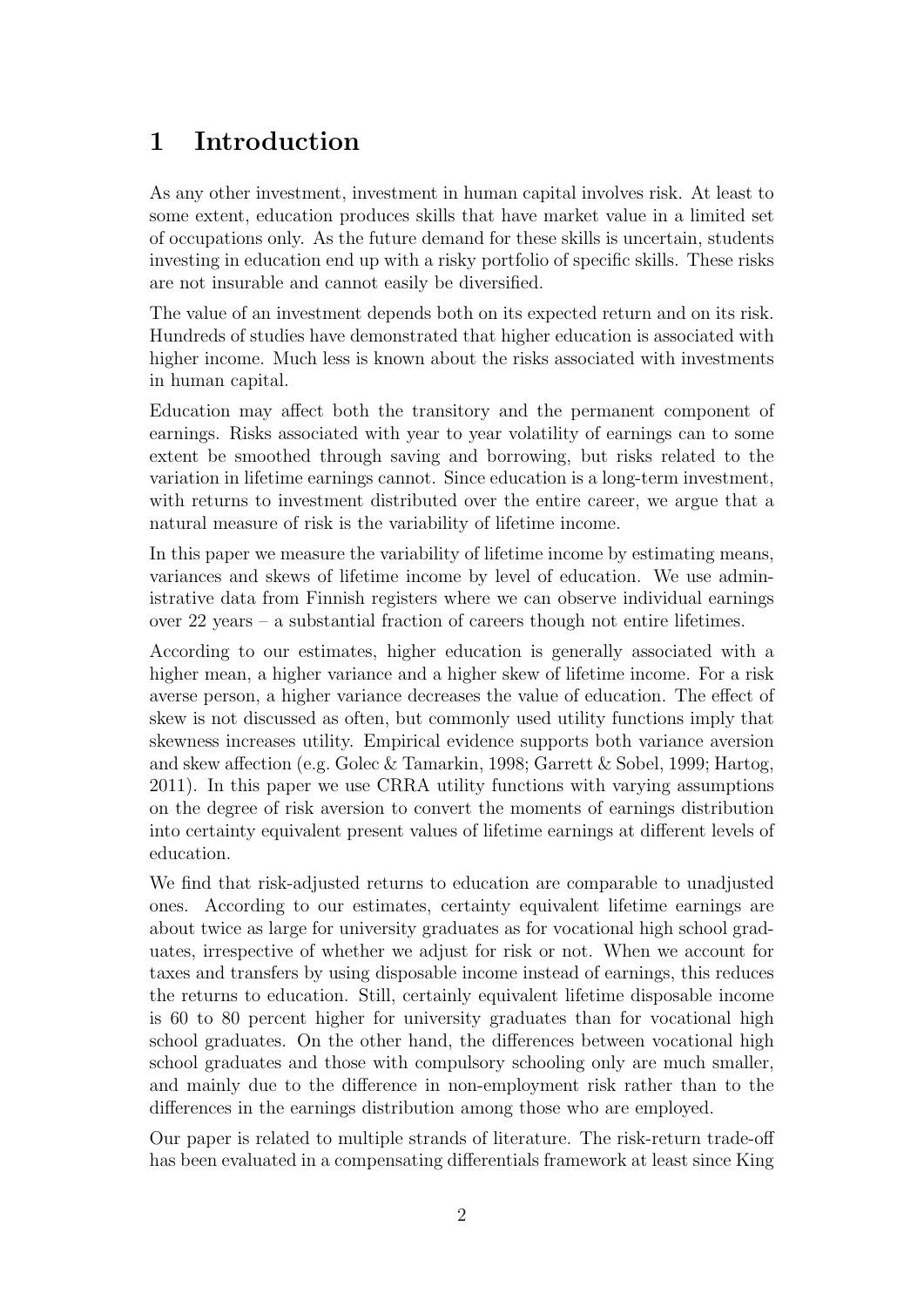[\(1974\)](#page-24-3). Typically the approach involves adding measures of variance in a log earnings regression. [Hartog](#page-24-2) [\(2011\)](#page-24-2) provides a recent survey of this literature. Among the alternative approaches are [Pereira & Martins](#page-24-4) [\(2002\)](#page-24-4), who look at the risk and return of education using quantile regression on different countries, [Christiansen, Joensen & Nielsen](#page-24-5) [\(2007\)](#page-24-5), who compare the risks and returns across different fields of education, and [Harmon, Hogan & Walker](#page-24-6) [\(2003\)](#page-24-6), who model the return to education using a random coefficient model.

Our goals are similar to those of [Brown, Fang & Gomes](#page-24-7) [\(2012\)](#page-24-7), who also evaluate certainly equivalent gains from education after accounting for risk preferences, earnings volatility and progressive taxation. The key difference between our study and [Brown, Fang & Gomes](#page-24-7) is that they use time separable utility function and evaluate the sum of utilities at each age while we directly evaluate the utility of lifetime income. [Brown, Fang & Gomes](#page-24-7) assume that individuals are credit constrained while our approach essentially assumes that there are no restrictions on saving and borrowing. One of the benefits of our approach is that it allows us to account for years with zero or negative income (e.g. while at school).

Our paper is descriptive in nature and does not attempt to uncover the causal effects of education on the distribution of earnings. We make no effort to distinguish between risk and heterogeneity except for repeating the analysis for a smaller subsample where we can control for cognitive test scores and parents' level of education. Recent efforts of disentangling unobserved heterogeneity from uncertainty in residual earnings have resulted in conflicting conclusions [\(Cunha & Heckman,](#page-24-8) [2007;](#page-24-8) [Chen,](#page-24-9) [2008;](#page-24-9) [Mazza, van Ophem & Hartog,](#page-24-10) [2013\)](#page-24-10). Without suitable instruments we have little to add to this debate.

Instead, we focus of reporting differences in the distribution of long-term incomes by the level of education both before tax and after accounting for taxes and transfers. In this sense our paper is related to a number of papers which compare annual to lifetime income distributions, e.g. Björklund [\(1993\)](#page-24-11), Bönke, Corneo & Lüthen  $(2012)$  and [Bhuller, Mogstad & Salvanes](#page-24-13)  $(2011)$ .

In short, we add to the literature in a number of ways. First, we estimate the effect of education on the variance of income in a lifetime perspective where previous papers have typically used considerably shorter horizons. Second, in addition to the variance, we also account for the skew in the earnings distribution, separating upside risk from downside risk. Since our method is largely nonparametric, we do not have to log income measurements, and can therefore include zeros in the calculations of all three moments. Third, we account for employment risk and social insurance. Our approach makes it easy to deal with issues such as duration of education and early retirement as these can be directly observed from the data.

#### 2 Data

We use the person file from the Finnish Linked Employee–Employer Data set (FLEED) compiled by Statistics Finland. It consists of a one third random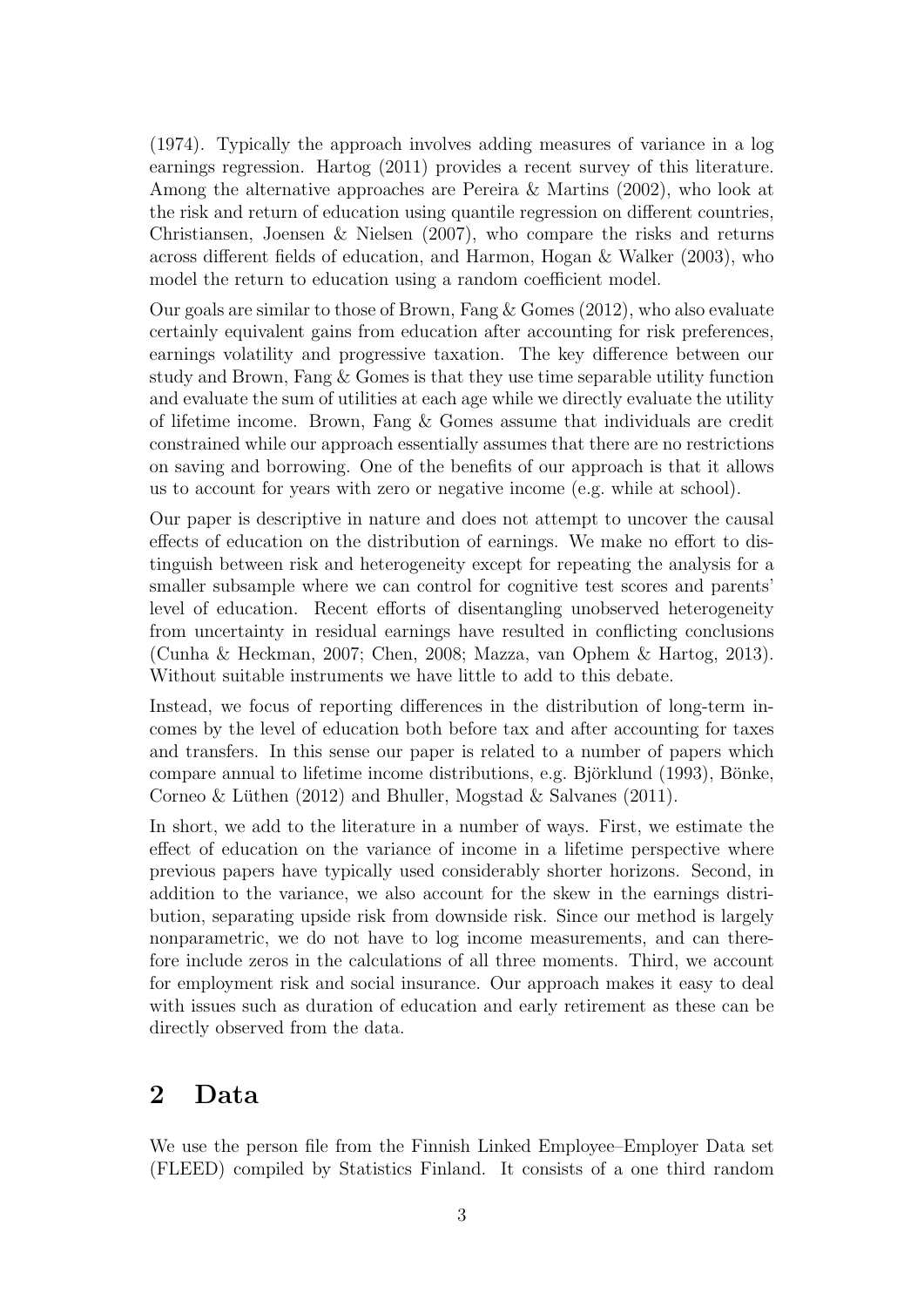sample of individuals residing in Finland at some point between 1988 and 2009. Individuals are present in the data for each year that they are registered in the Finnish population register, and individual information can be linked across years using person identifiers.

FLEED contains data on the highest educational degree completed for each individual and year. These data are based on reports by educational institutions to Statistics Finland and contains information on the date and type of degree according to the Finnish Standard Classification of Education.

Key income variables in the data are earnings, taxable income, and taxes paid. Income information is based on tax records, and, as most transfers are taxable in Finland, they are also included in the data. We compute disposable income by subtracting taxes from taxable income. We use gross lifetime earnings and disposable lifetime income as the primary outcomes of interest in our analysis.

All monetary variables in FLEED are top-coded at a nominal level of EUR 200 000 throughout the years. Because censoring affects less than 0.06% of yearly observations, the effect of censoring on mean lifetime income is negligible. However, the higher moments are more sensitive to censoring. We alleviate this problem using data on taxes. Because tax information is censored at the same nominal level as income variables, we can impute incomes for the observations that have censored incomes but uncensored tax variables using average municipal tax rates and municipal taxes paid. Imputation of high incomes below the censoring threshold show that the accuracy of this method is more than satisfactory. Less than 0.002% of observations have censored municipal tax amounts, and for these we use the imputed amount at the municipal tax censoring threshold.

While municipal and church taxes are reported consistently in the data, state taxes are included only in some years. To ensure that tax treatment is comparable across years, we impute state taxes for all years by applying each year's tax schedule to that year's taxable earnings for all years. A comparison with the years for which state tax information is available shows that actual tax amounts are very close to those predicted by the tax schedule.

Since Finnish students make their first main educational decision after finishing compulsory schooling at age 16, we restrict the sample to those aged at least 16 at the end of the calendar year. Because different cohorts are subject to different pension systems, we also exclude those older than 64. Since old-age pensions are partially based on lifetime earnings however, relative differences in true lifetime disposable income can be thought to lie somewhere between relative differences in age 16–64 earnings and differences in age 16–64 disposable income.

We define the level of schooling as the highest level of schooling achieved at age 30, and we therefore also have to exclude individuals who never turn 30 within the sample period. Furthermore, since we can only observe the date and level of the highest degree in the years between 1988 and 2009, we have to exclude those who have received their highest degree after turning 30 but before entering the observation window because we do not know their highest degree at age 30.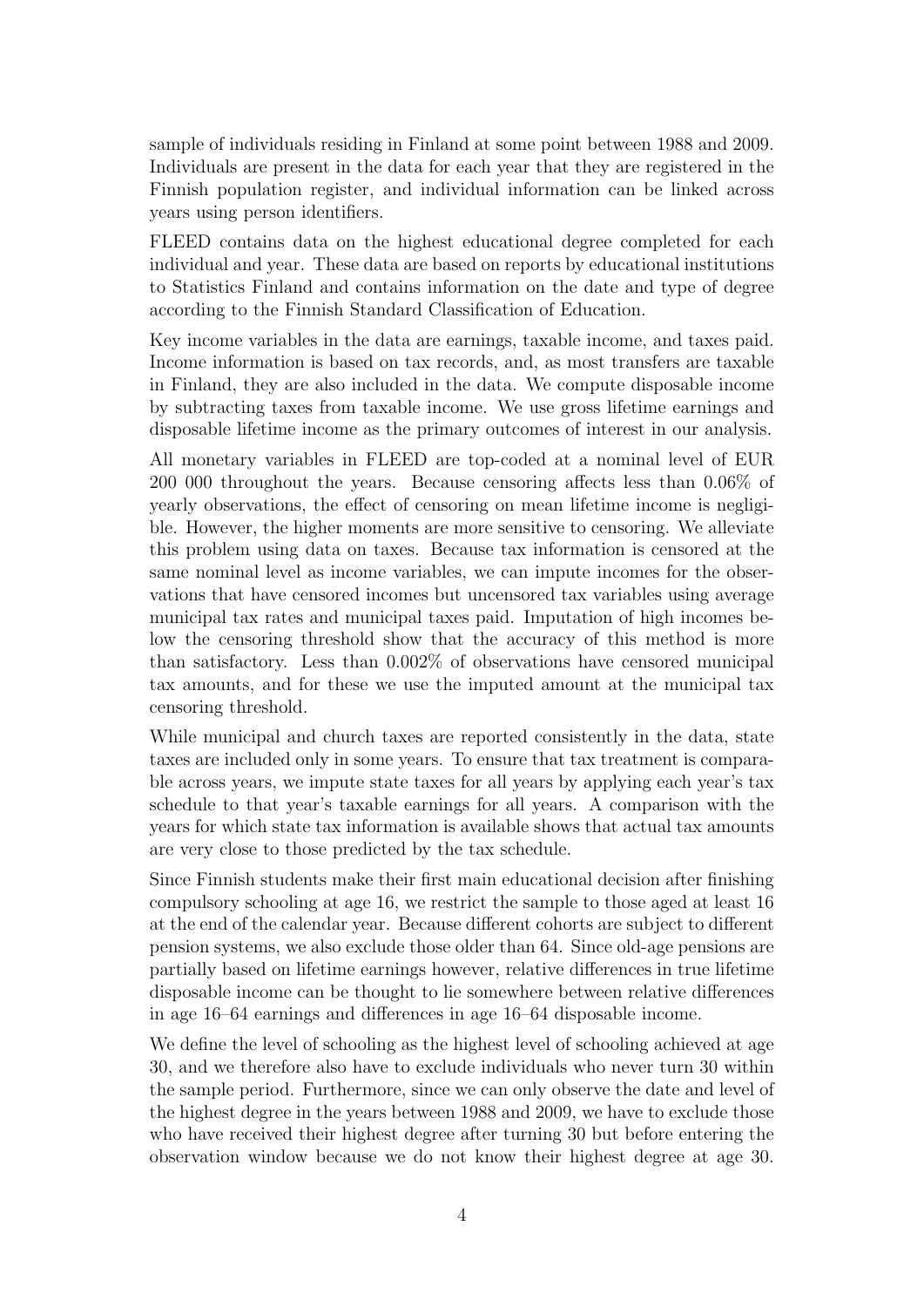We also discard immigrants by excluding persons who were citizens of a foreign country in any of the years that we have data on so that changes in immigrant composition over time does not affect our estimates.

The number of observations retained at each stage can be seen from Table [1.](#page-6-0) In total, we retain data 996471 individuals with on average about 17 yearly observations per individual.

<span id="page-6-0"></span>

|  |  |  | Table 1: Sample selection. |
|--|--|--|----------------------------|
|--|--|--|----------------------------|

|                      | individuals | observations |
|----------------------|-------------|--------------|
| between 16 and 64    | 1559554     | 22312681     |
| excluding immigrants | 1500141     | 21875181     |
| schooling known      | 996471      | 16849188     |

Notes: the number of observations refers to the total number of yearly observations. The average number of years of data per individual in the final sample is thus about 17.

To make monetary variables comparable across time, we deflate all money amounts to 2009 prices level using the cost of living index from Statistics Finland. On top of that, we account for real earnings growth by deflating with an additional 2% per year, a figure that comes close to average real earnings growth both over the sample period and over longer time frames. In this way, we keep business cycle variation in the data. In calculating the moments of lifetime income, we assume that real income growth will be 2% in the future as well.

We compare both lifetime earnings and lifetime disposable income across levels of education. We also separate earnings risk from employment risk by examining separately the subsample of individuals that are either employed or in school. An individual is included in this subsample when he or she is either registered as a student during the last week of the year, or is registered as employed during the last week, has not been unemployed for more than two weeks during the year, and whose annual real earnings exceeded EUR 5000.

## 3 Schooling and income in Finland

Finnish children start school at age 7. All children attend comprehensive school for nine years. At age sixteen the students make the first important choices regarding their education. Currently, about 45% of students continue to vocational secondary education, which typically also takes three years to complete. After vocational school it is possible to continue at polytechnics or universities of applied sciences but many exit education after vocational school.

The other 55% of students enter three year general secondary programmes ending in a matriculation exam which provides eligibility for tertiary education. University students are accepted directly to programs leading to a Master's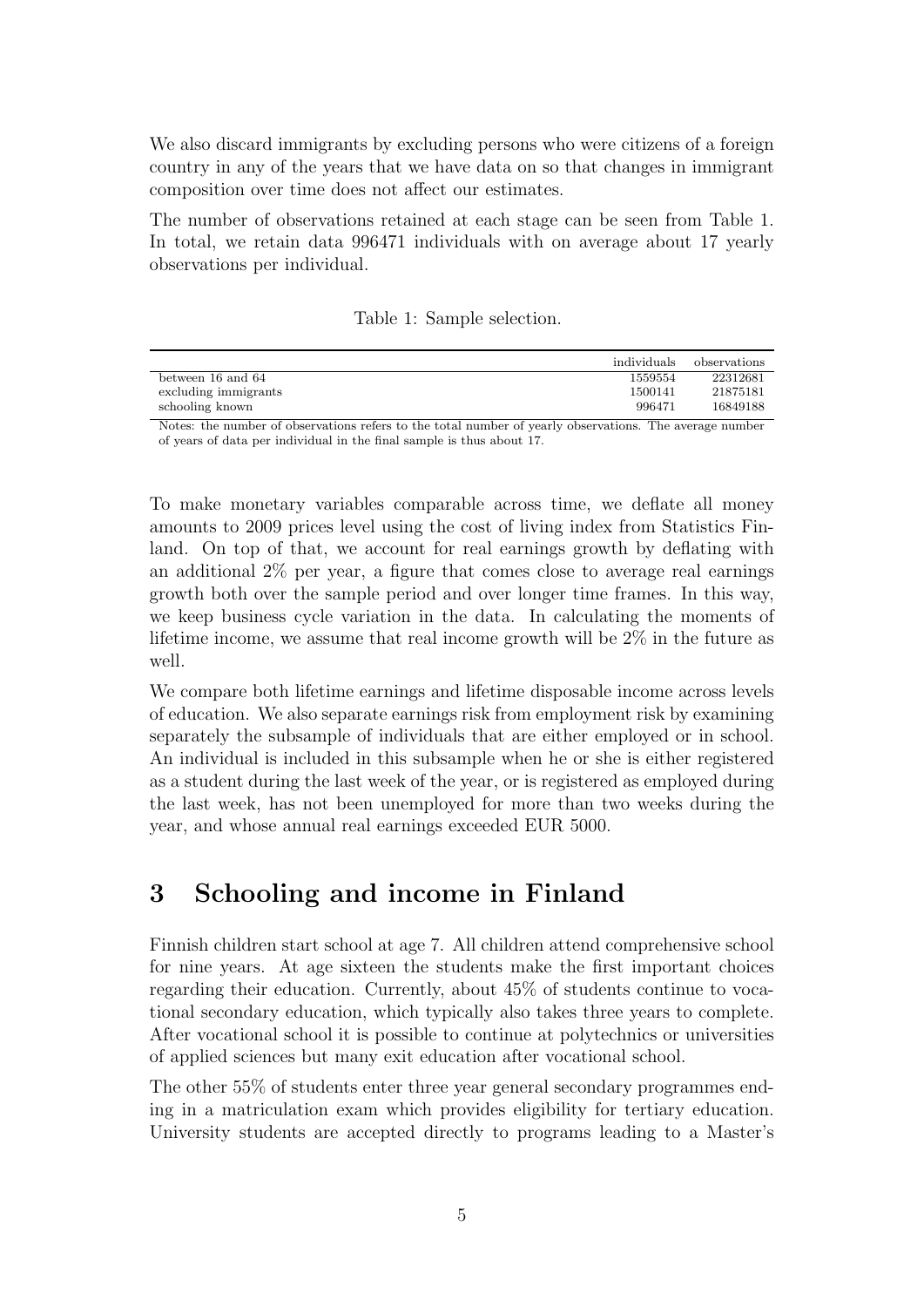level degree. University admission is competitive, with less than half of applicants being admitted. Universities do not charge tuition fees and students receive relatively generous student grants.

Dropping out is common at all levels. Currently about  $15\%$  of thirty-year-olds have no education after compulsory school. In most cases these individuals have entered vocational education but never graduated. Dropping out of university is also common. In the data university dropouts are usually coded as having a general secondary education as their highest degree.

While the Master's level university education and secondary vocational education have remained reasonably similar over a long time, the structure of education has changed much more at other levels. For example, universities awarded Bachelor degrees in short university programs during the 1970s. In the 80s, these disappeared but in the 90s they were re-created as vocational-oriented tertiary education at polytechnics. All these are coded as lower tertiary education degrees in the Standard Classification of Education but large changes in content complicate comparisons of cohorts born widely apart.

In this study we concentrate on comparisons between those with no postcompulsory education to those with vocational upper secondary education and to holders of Master's degrees. These education levels are consistently coded across cohorts, and jointly make up a large share of individuals in each cohort.

As a first glance at the relationship between schooling and long-term income differences, we plot the average long-term earnings by the level of schooling in Figures [1](#page-8-0) and [2.](#page-9-0) In the figures we use data from the cohorts born between 1955 and 1964. For each individual in these cohorts we calculate 22-year average earnings using data from the years from 1988 to 2009, and we display the 10th, 25th, 50th, 75th and 90th percentiles of these averages. The figures also illustrate the size of the groups; the height of each box is proportional to the number of individuals at each education level.

As can be seen from the boxes' heights, compulsory education and vocational high school are the two largest education categories. From their position along the horizontal axis we can see that Master's degree holders earn substantially more than vocational high school graduates, but vocational high school graduates do not earn much more than those with compulsory school only. Variances and skews are larger for university graduates as well, while the variances and skews of the groups with vocational secondary and compulsory education are smaller and similar to each other.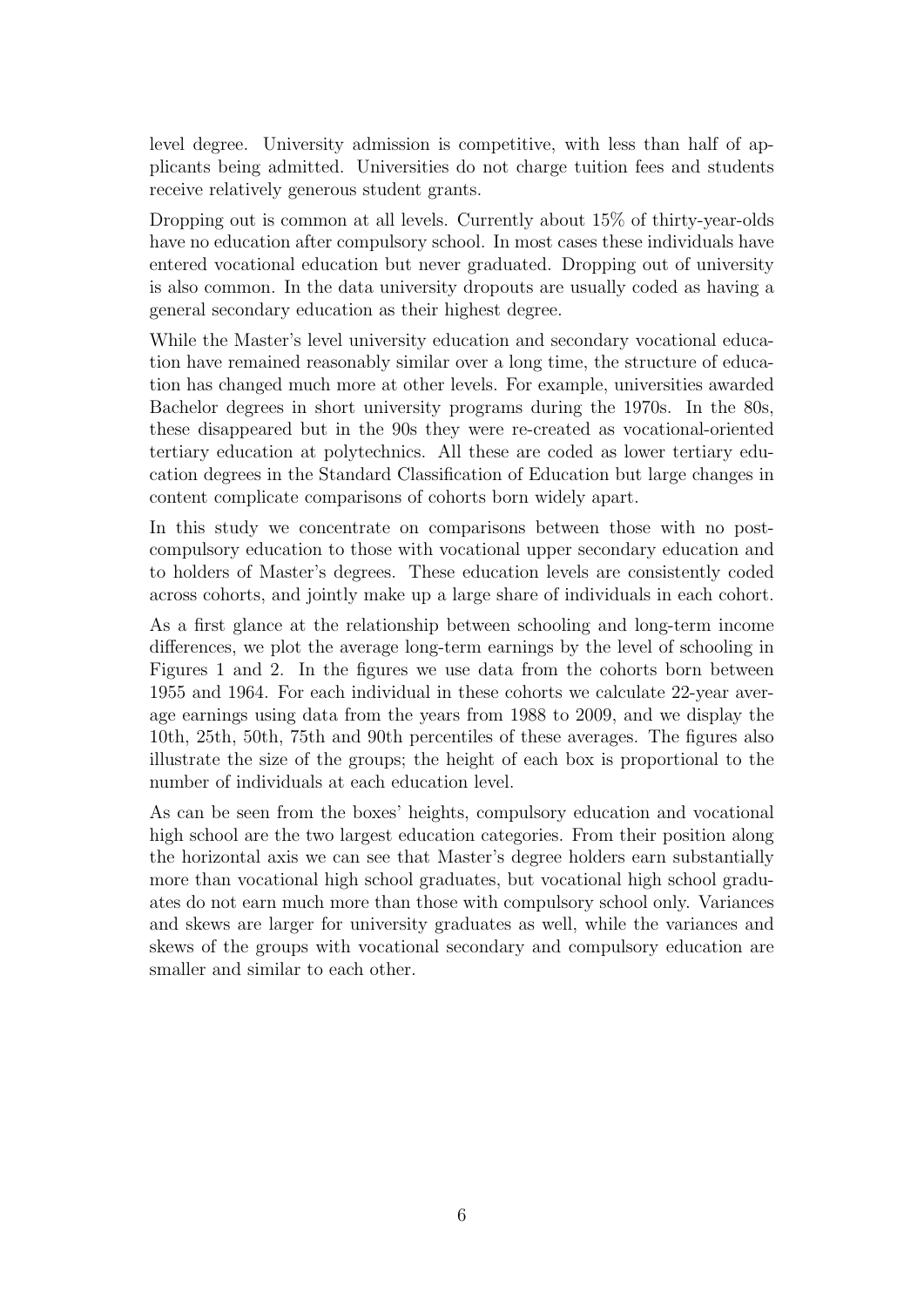

<span id="page-8-0"></span>Figure 1: 10th, 25th, 50th, 75th and 90th percentiles of 22-year averages of annual earnings by education, men. Data cover cohorts born between 1955 and 1964. Earnings are observed from 1988 to 2009 and are expressed in thousands of 2009 EUR. Dots indicate means. The heights of the boxes are proportionate to the number of individuals in the sample, which also have been added within parentheses on the right hand side of the figure.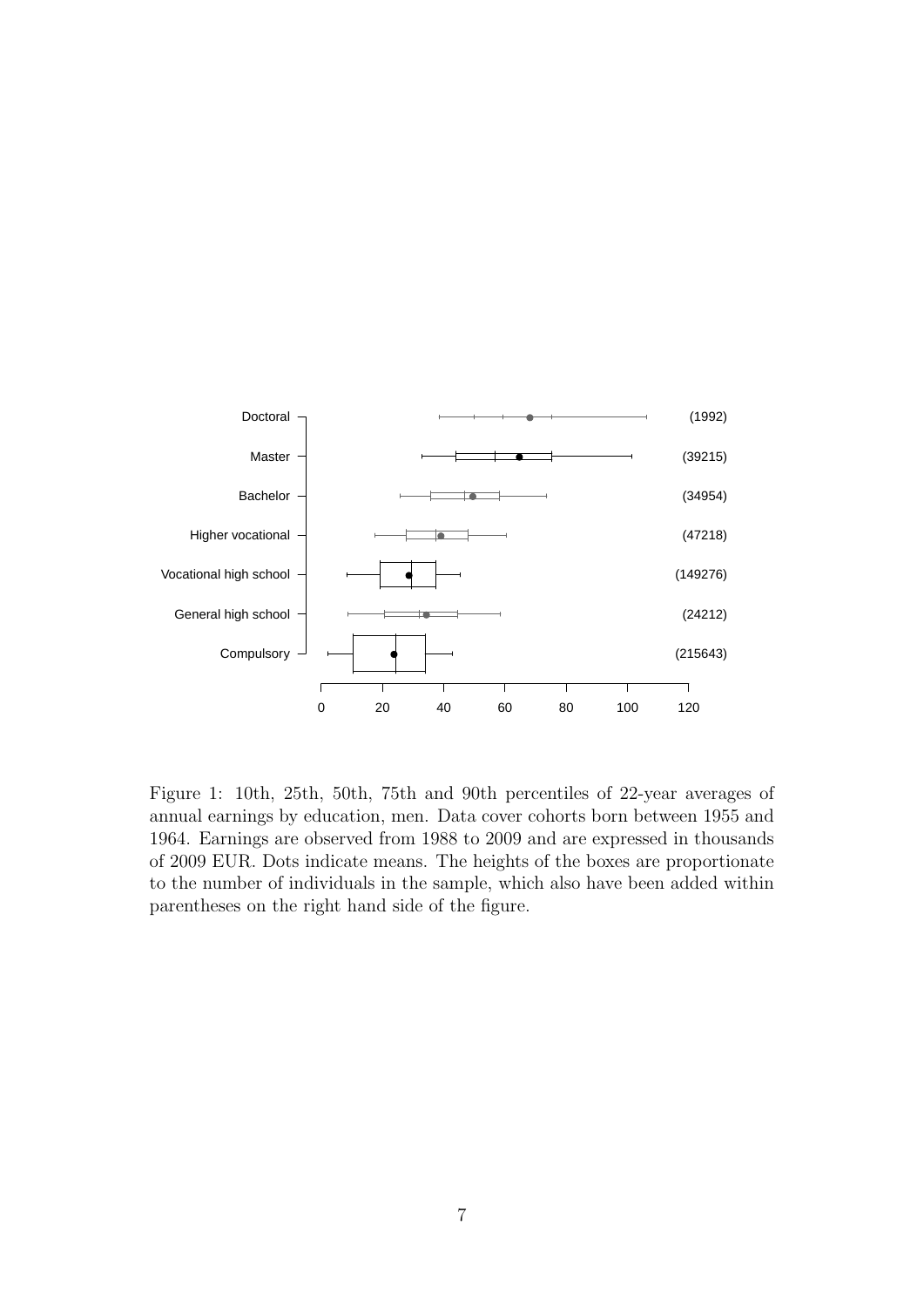

<span id="page-9-0"></span>Figure 2: 10th, 25th, 50th, 75th and 90th percentiles of 22-year averages of annual earnings by education, women. See Figure [1](#page-8-0) for details.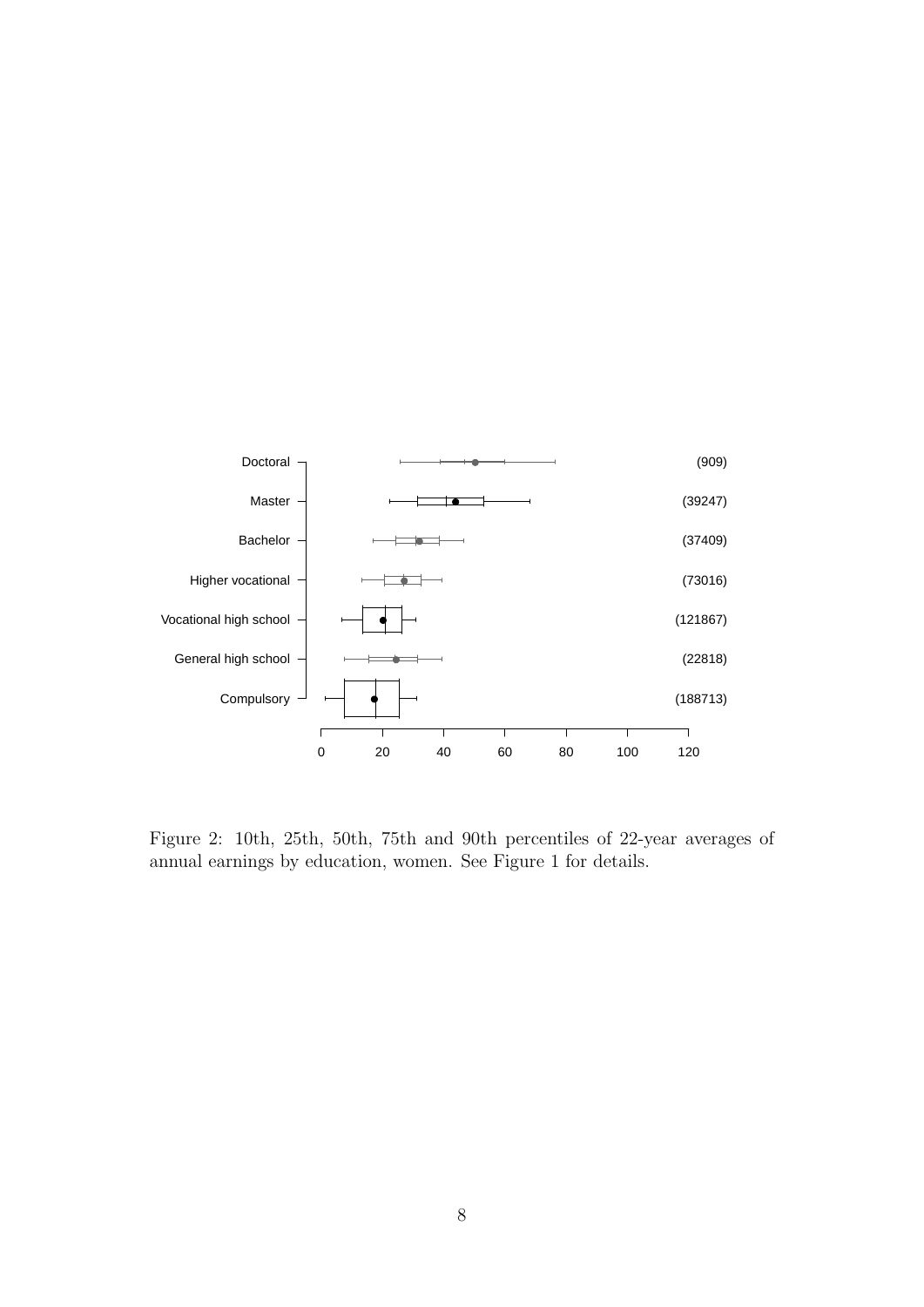#### 4 Methods

The relationship between education and lifetime income can be estimated based on a cross-section from a single year, and thus place relatively low requirements on the data. Calculating the variance of lifetime income is more demanding as it not only requires information about the variance of income at each age, but also about the covariance of income between different ages. Data sets spanning entire lifetimes are rare, but there are several data sets that span one or more decades. We demonstrate that such data can still be used to nonparametrically estimate the moments of lifetime income in a straightforward manner. We do this in a way that accounts for the risk of having no income and does not impose strong assumptions on the shape of age-income profile, length of schooling or working life, nor on the relationship between age and variance of income.

We make two simplifying assumptions: that cohort effects can be ignored and that time effects can be accounted for by simple trends as described in the data section. Under these assumptions, the mean lifetime income for any exogeneously defined group can be nonparametrically estimated from cross-section or pooled panel data. Mean discounted lifetime income  $\mu$  is simply the sum of the mean incomes  $w_t$  at each age t, discounted at rate r.

$$
\mu = \mathbf{E}(Y) = \sum_{t=16}^{64} \frac{\bar{w}_t}{(1+r)^{t-16}}
$$

In a similar way the variance of discounted lifetime income is the sum of the discounted elements of the variance-covariance matrix describing the covariances  $cov$  of income between ages t and j.

$$
\mathbf{E}[(Y-\mu)^2] = \sum_{t=16}^{64} \sum_{j=16}^{64} \frac{cov(w_t, w_j)}{(1+r)^{t-16}(1+r)^{j-16}}
$$

For all the cells of the covariance matrix to be known, we would need a panel spanning over the length of working life, but in that case we could calculate the variance of lifetime income directly. For shorter panels, only part of the covariance matrix will be observed. In general, when estimating a covariance matrix ranging over A age groups with a panel of length  $N$ ,  $(A-N+1)(A-N)$ elements of the matrix will be unobserved. Since in our case  $A = 49$  and  $N = 22$ , about 69% of the elements of the covariance matrix can be directly estimated. Fortunately these are also the elements that make the largest contribution to the variance of lifetime income because incomes at different ages are more correlated the closer together the ages are. Additionally, discounting reduces the weight of the missing elements.

We thus estimate nonparametrically covariances between residual incomes at age t and age  $t + 1$  through  $t + N - 1$ , where N is the length of our panel. We impute the missing covariances  $cov(w_t, w_j), j > t+N-1$  with the last covariance element that we could estimate, i.e. with the covariance of income at ages  $t$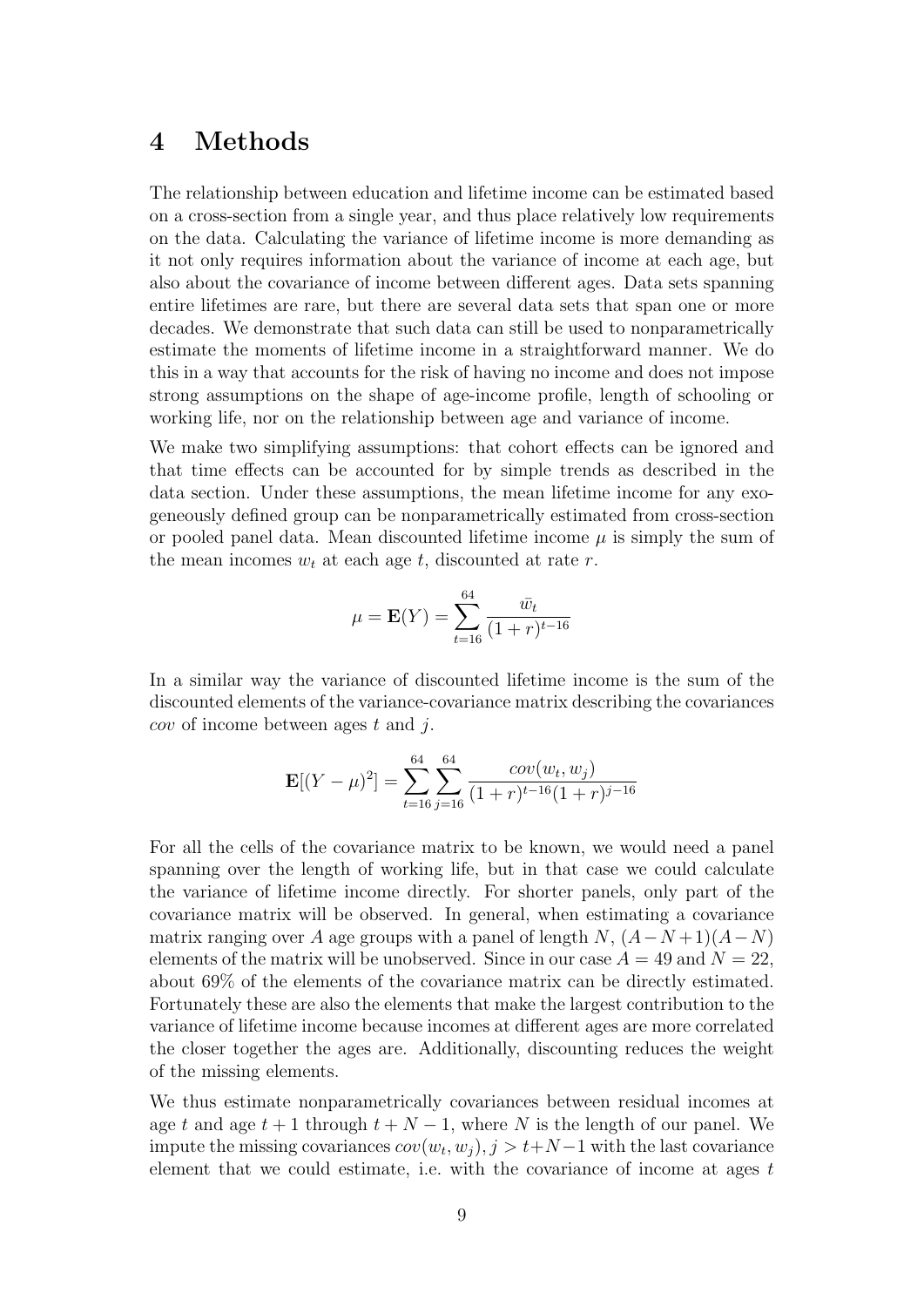and  $t + N - 1$ . Under the assumption that covariances decrease monotonically from that point on, this will provide us with an upper bound of the missing covariances. As a robustness check, we repeat our analysis with imputed zeroes and with predictions from an  $AR(1)$  model instead. Because even at the upper bound only a small proportion of the total covariance is contained in the missing cells, these adjustments do not make a large difference in the results.

This method is easily extendible to higher moments, though the proportion of missing cells increases each time. For example, the skew of lifetime income is given by the sum of the discounted elements of the skew coskew tensor.

$$
\mathbf{E}[(Y-\mu)^3] = \sum_{t=16}^{64} \sum_{j=16}^{64} \sum_{k=16}^{64} \frac{coskew(w_t, w_j, w_k)}{(1+r)^{t-16}(1+r)^{j-16}}
$$

Because coskews drop off quickly away from the main diagonal, we make no attempts at imputing missing coskews, but simply set them to zero. This part of the analysis is also computationally intensive, since the skew coskew tensor has  $49<sup>3</sup>$  cells for a working life of 49 years.

After having obtained the mean, variance and skew of lifetime income, we can enter them into an arbitrary indirect utility function  $U$  in order to compress them into a single metric. We use the constant relative risk aversion family of utility functions, which is given by

$$
\frac{1}{1-\rho} Y^{1-\rho}, \quad \rho \neq 1
$$

$$
\ln(Y), \quad \rho = 1.
$$

where Y is lifetime income, and  $\rho$  the coefficient of risk aversion. Because we cannot observe the actual distribution of lifetime incomes, but have estimates of its moments, we follow [Hartog](#page-24-2) [\(2011\)](#page-24-2), and instead use a third-order Taylor approximation of the utility function, into which we can substitute the first three moments of lifetime income.

$$
U(Y) \approx U(\mu) + \frac{1}{2}(Y - \mu)^2 U''(\mu) + \frac{1}{6}(Y - \mu)^3 U'''(\mu)
$$

With utility levels in hand, we can compute the certainty equivalent level of lifetime income (CE), which is the certain level of lifetime income which would yield the same expected utility as a risky draw from the estimated distribution of lifetime income

$$
Y^{CE} = U^{-1}[\mathbf{E}(U[Y])].
$$

We calculate the moments of lifetime income separately for men and women for three levels of education (compulsory, vocational high school, university). We also present separate estimates for earnings and disposable income and separate estimates for the employed only. We then calculate CEs for individuals with different levels of risk aversion using both a second and a third order Taylor approximation.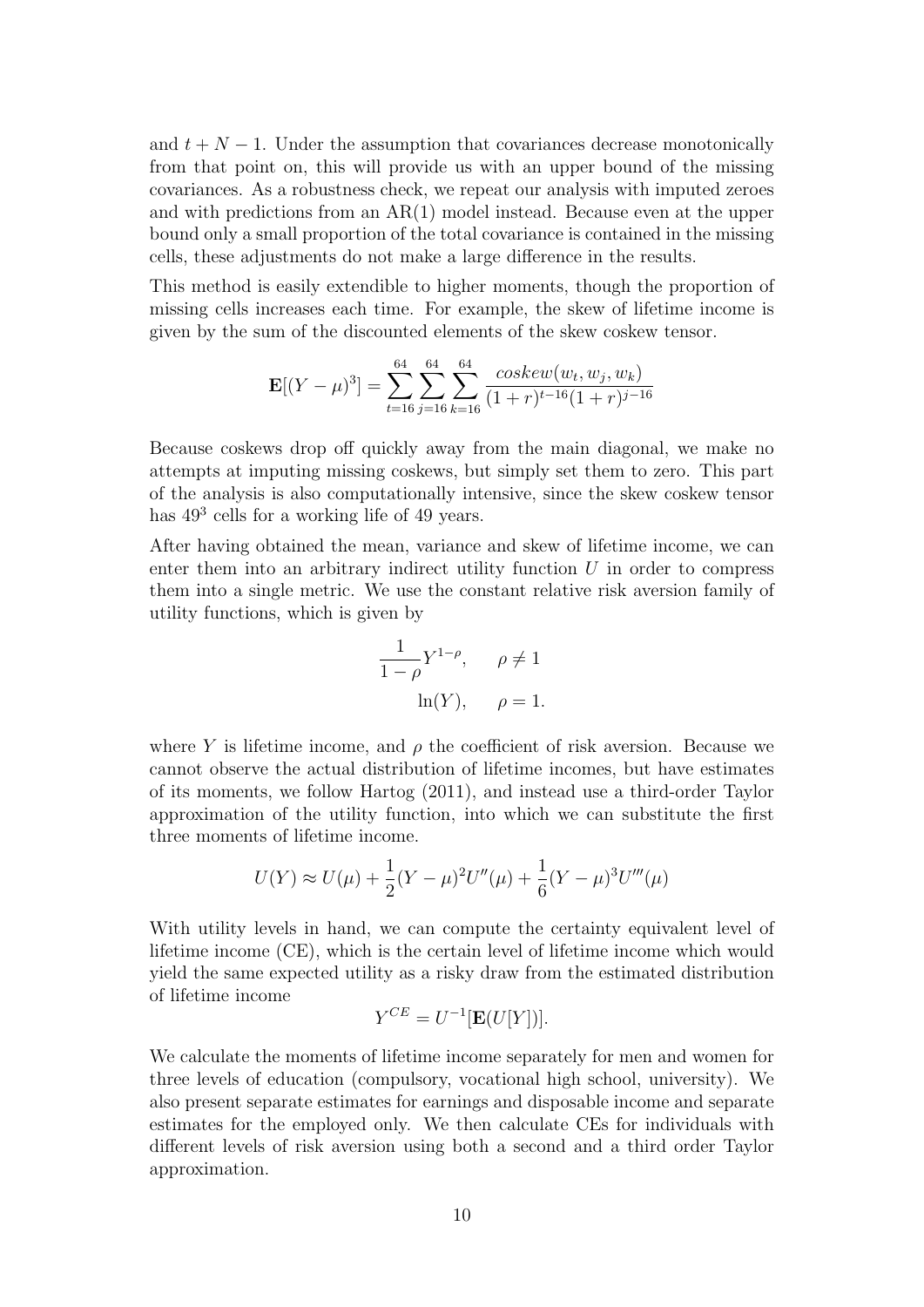#### 4.1 Standard errors

Since our estimators are essentially weighted sums of other estimators, it is technically possible to calculate standard errors analytically. This would however be extremely computationally intensive. Not even a conventional bootstrap lies within the limits of computing power available to us since it would for example require repeatedly calculating hundreds of thousands of coskews on millions of observations to estimate the standard error of the skew of lifetime income.

Instead, we follow [Politis, Romano & Wolf](#page-24-14) [\(1999\)](#page-24-14), and repeatedly draw without replacement 200 subsamples of 10 000 individuals from each education  $\times$  gender group of our original sample. Next, we estimate the standard errors of the subsample estimators from the distribution of the 200 subsample estimates of each statistic. Because the estimators converge in sample size n at rate  $\tau_n =$  $n^{-0.5}$ , we then multiply the subsample standard errors by  $b_s^{0.5} \cdot b_f^{-0.5}$  $b_g^{-0.5}$ , where  $b_s$ is the subsample size and  $b_f$  is the sample size for each education  $\times$  gender group in the full sample. This gives us the standard errors for the full sample estimators.

We also report standard errors for the differences in certainty equivalents between levels of education. Since the estimators of the certainty equivalents are independent by construction, these standard errors are simply given by

$$
\sqrt{\hat{se}_h^2 + \hat{se}_l^2},
$$

where  $\hat{se}_h^2$  and  $\hat{se}_l^2$  are the estimated standard errors of the certainty equivalent lifetime incomes of the higher and lower level of education respectively.

### 5 Results

#### 5.1 Moments and certainty equivalent income

In Figure [3](#page-14-0) we plot estimated age-earnings profiles. These earnings are inflated to 2009 price and real wage levels, but are otherwise simple arithmetic averages of earnings by age and education. Note that zero-earnings observations have been retained in the data used for calculating these averages.

From the figures we can confirm the conclusion from earlier Figures [1](#page-8-0) and [2](#page-9-0) that the university educated earn substantially more than those at the two other education levels, but that the differences between workers with vocational and workers with only compulsory education are not very large. Earnings for those with compulsory school only is initially slightly higher than for vocational school graduates, but they are quickly overtaken by vocational school graduates. University graduates overtake vocational school graduates after a few more years.

Figure [3](#page-14-0) also shows that earnings are substantially higher than zero at ages when most individuals are still at school. This suggests that forgone earnings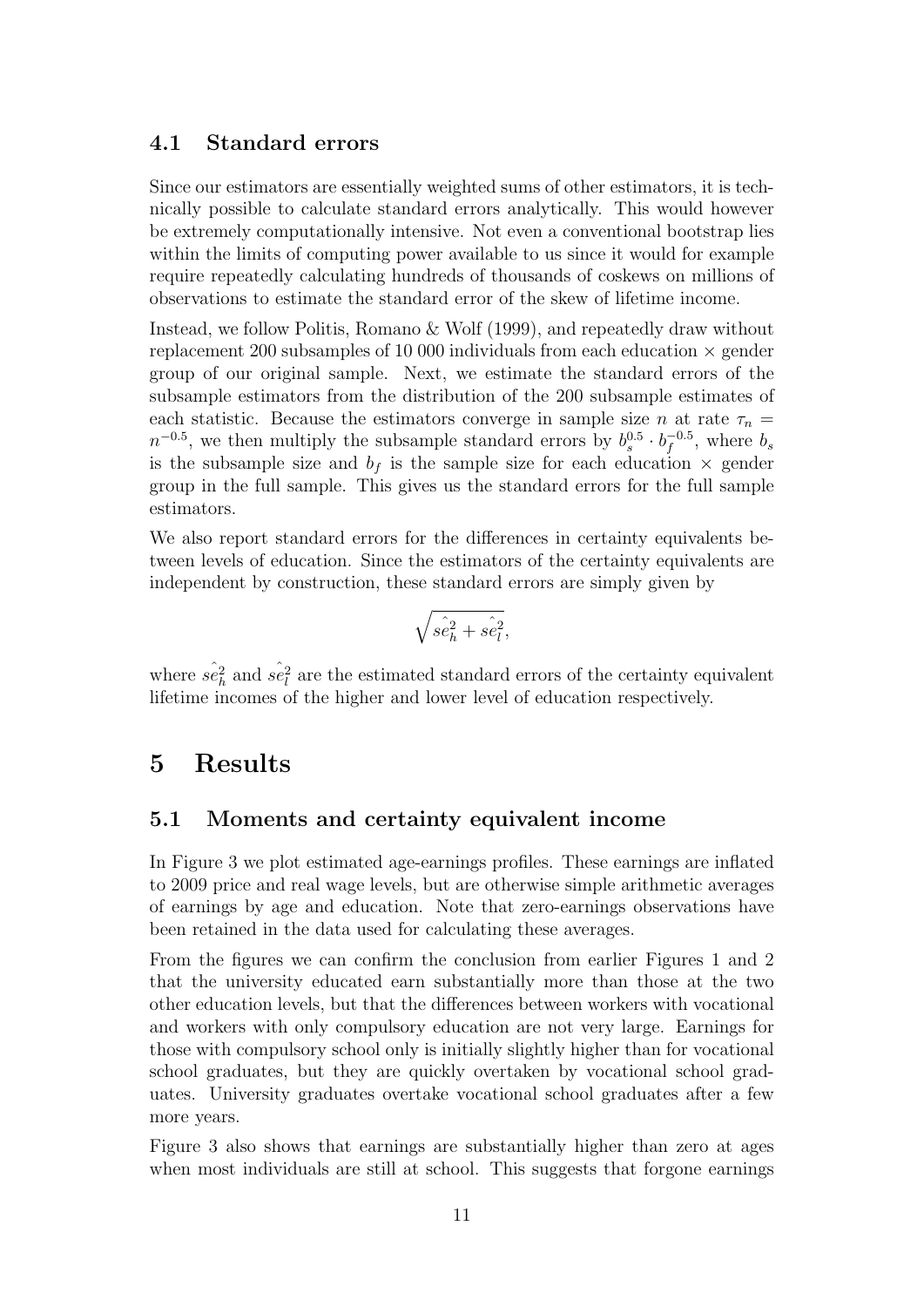while at school are not very large, making education look less costly. After graduation the earnings of university graduates incresae rapidly. The growth of earnings among university graduates is much faster in both absolute and relative terms than at lower levels of education. The downward sloping part of the curves indicates early retirement, and the low levels of earnings at age 64 illustrate that we are not missing an overly large proportion of lifetime earnings by ending the observation period at age 64.

Figure [4](#page-15-0) shows the estimated covariances of earnings between different ages for university educated men. On the diagonal we find the earnings variances at each age. The variance is the highest at high ages when some men are retired while others still have high earnings. The volume under the lines represents the (undiscounted) variance of lifetime earnings. As can be seen from the figure, the missing covariances constitute only a small proportion of the total variance of lifetime earnings.

The coskews with age 40 earnings of university educated men have been plotted in Figure [5.](#page-16-0) Again, these are based on 2009 wage and price levels, and are thus not taking into account either discounting or real wage growth. The shown plane is one of 49 possible cross-sections of the skew coskew tensor. As can be seen from the figure, the coskews drop off quickly. We therefore feel confident in imputing the missing coskews with zeroes.

Table [2](#page-18-0) shows the estimated moments of lifetime income. Looking at the results for the entire sample in the top two panels of the table, we see again that mean lifetime income is much higher for university graduates than for the other two categories. The coefficient of variation follows a U-shaped pattern, being lowest for vocational high school graduates. The skews are clearly higher for the university educated than for the other categories. The moments of lifetime income are predictably smaller after taxes and transfers. Finally, all moments are smaller for women than for men, but overall patters are similar across genders.

In the bottom two panels, we see the same measures calculated on a sample only including observations where the individual is either in school or working full time. Compared to the full sample, the coefficient of variation of lifetime income decreases and the relative skew increases quite substantially for the lowest two levels of education. More strikingly, individuals without any education beyond compulsory school have higher mean discounted lifetime incomes than those graduated from vocational high school once we condition on employment.

In Table [3,](#page-19-0) we combine the moments of lifetime income in different ways to arrive at certainty equivalent lifetime incomes. When assuming a coefficient of relative risk aversion  $\rho$  equal to 0, we are effectively calculating mean discounted lifetime income. When increasing the coefficient of relative risk aversion, the variances and skews of lifetime income gain in weight. As we saw before, university education is associated with substantially higher lifetime income than vocational high school. The difference is about one million euros for male earnings and about 700 thousand euros for female earnings. After taxes and transfers, these numbers are somewhat smaller, but still sizable at roughly 600 thousand euros and 400 thousand euros respectively.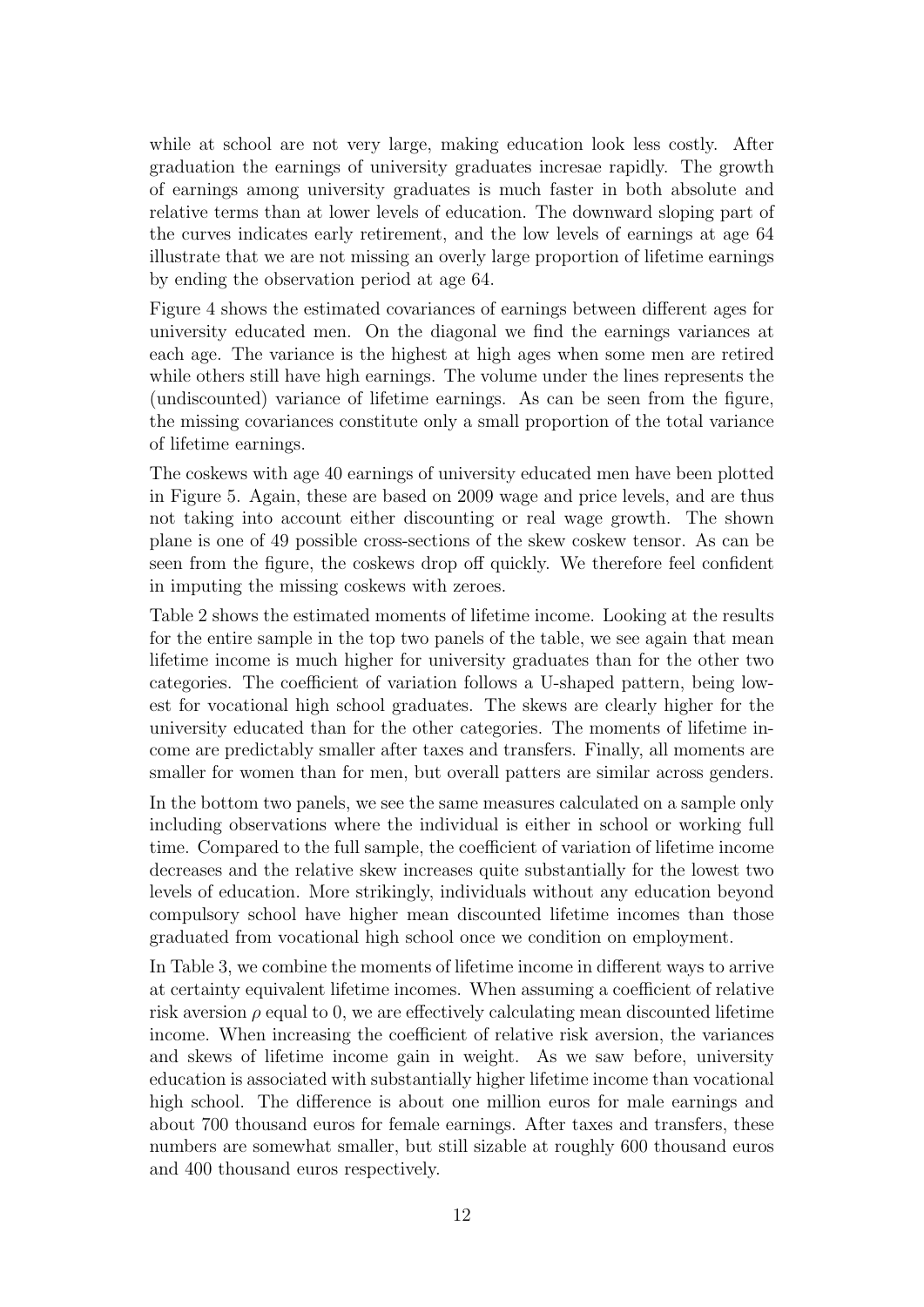

<span id="page-14-0"></span>Figure 3: Cross-sectional earnings profiles in '000 EUR for university education (solid line), vocational high school (dashed line) and compulsory education only (dotted line): men (top panel) and women (bottom panel).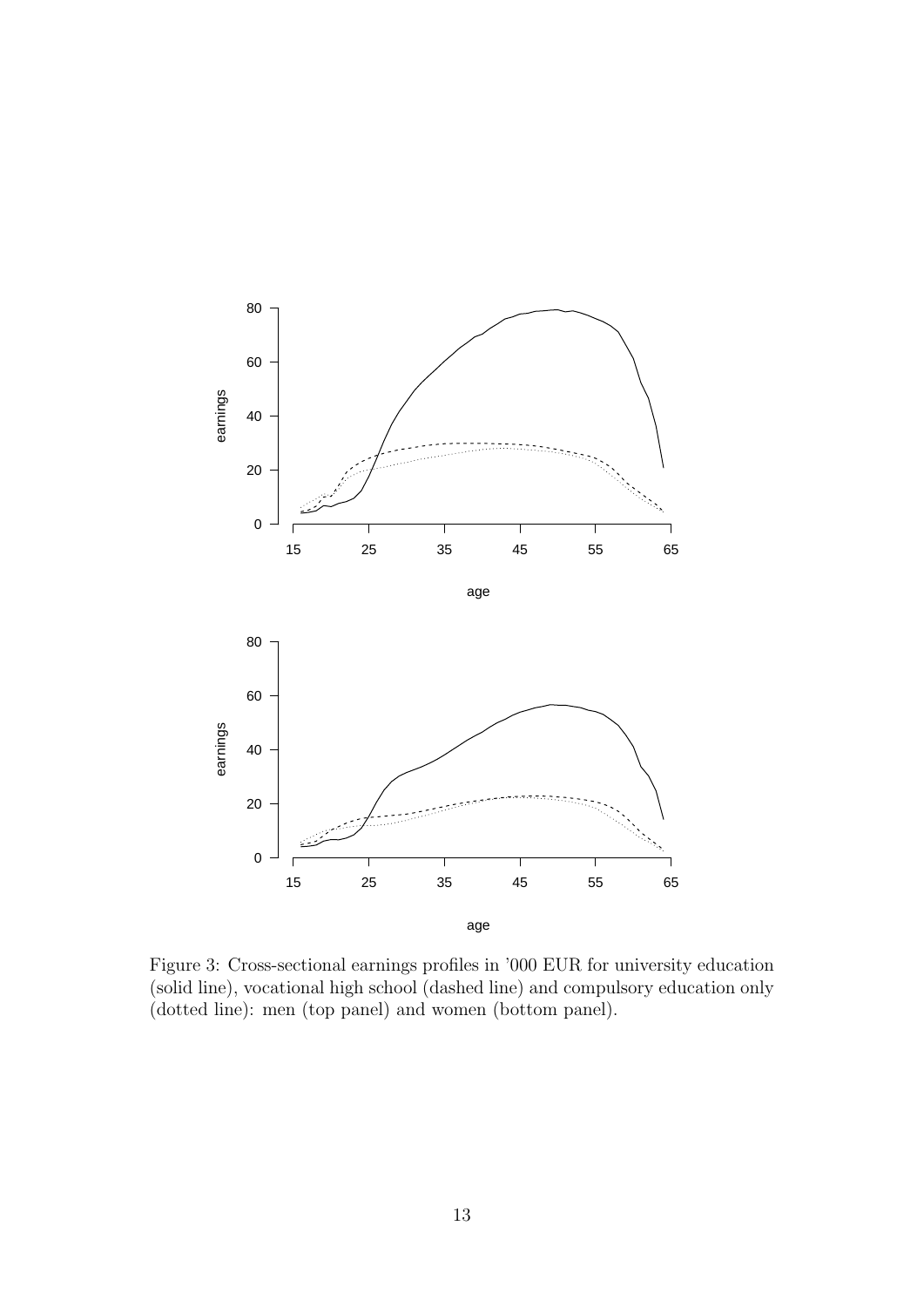

<span id="page-15-0"></span>Figure 4: Covariances of residual earnings for university educated men. The volume under the lines represents the variance of lifetime earnings.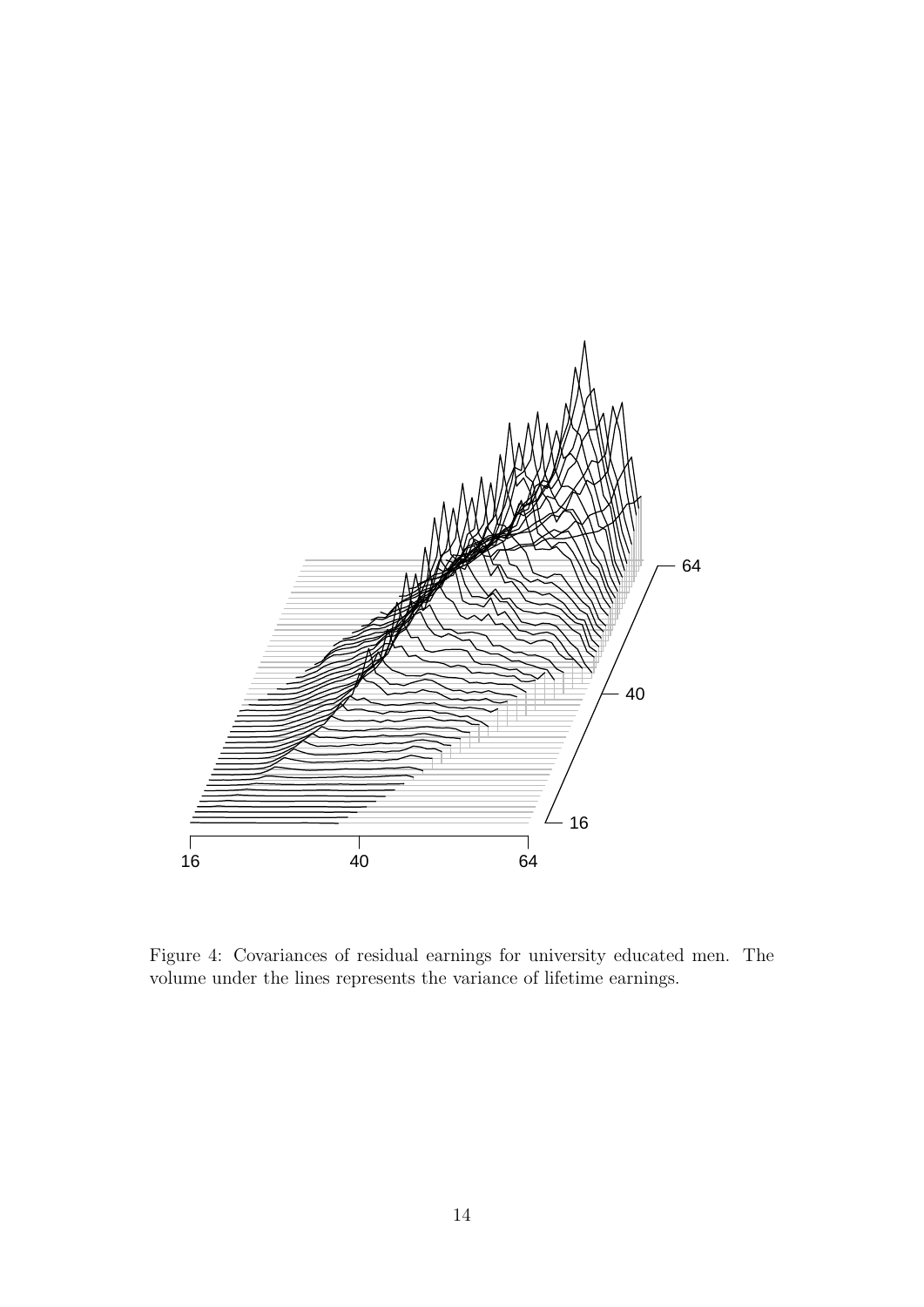

<span id="page-16-0"></span>Figure 5: Coskews of residual earnings for university educated men. Shown is the cross-section of the skew coskew tensor at age 40. The joint volumes under the plots of the 49 possible cross-sections represent the skew of lifetime earnings.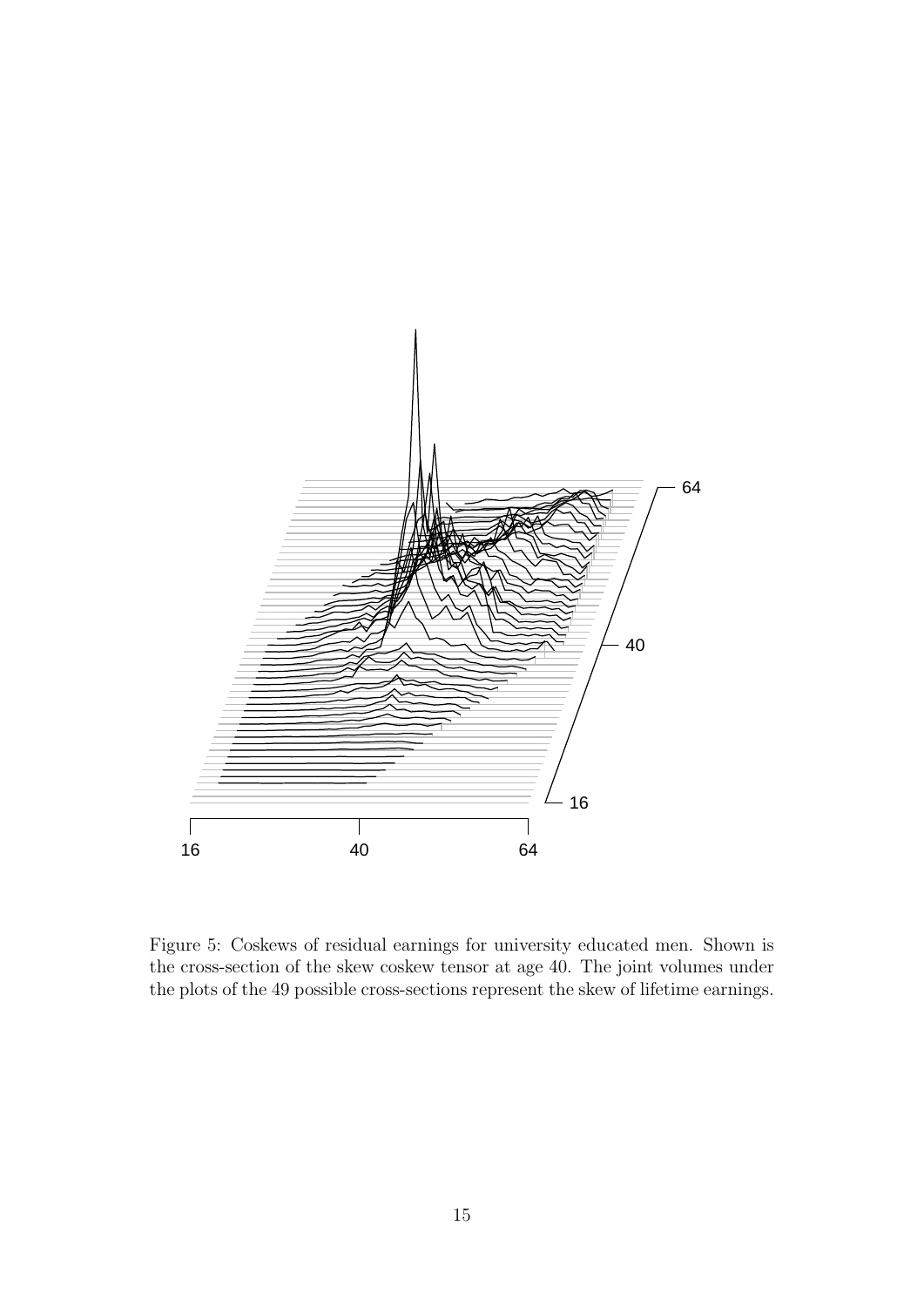One might think that the differences in mean lifetime incomes between university and vocational high school graduates are in fact compensating differentials for the higher variability of lifetime income for university graduates. After all, the coefficient of variation of lifetime income is higher for university graduates than for vocational high school graduates. However, when we look at the differences in CEs for higher levels of risk aversion, we see that they remain largely unchanged. This is because while variance enters the utility function negatively, skew enters it positively. Another way of putting this is to say that while university education is associated with higher levels of risk, this additional risk represents upside, not downside risk. The higher variability is thus not detrimental to expected utility.

We have also calculated CEs based on means and variances only using a second order Taylor approximation of the utility function. These estimates can be found in Table [4.](#page-20-0) When we omit the skew, the differences between university and vocational high school graduates are indeed lower at higher levels of risk aversion, though still substantial. This illustrates how important it is to take into account both the variance and the skew of income when evaluating income risk.

When we turn to the differences in CEs between vocational high school graduates and individuals with compulsory school only, we see that though the differences in CEs are small, they too increase in the coefficient of relative risk aversion. This is an indication of the more attractive risk profiles that vocational high school graduates have. The differences in CEs conditional on employment turn negative. This suggests that the higher CEs for vocational high school graduates is due to differential employment. An interesting observation is that while taxes and transfers are a net working life loss for most individuals, the mean disposable lifetime income of women with compulsory education only is higher than their mean lifetime earnings.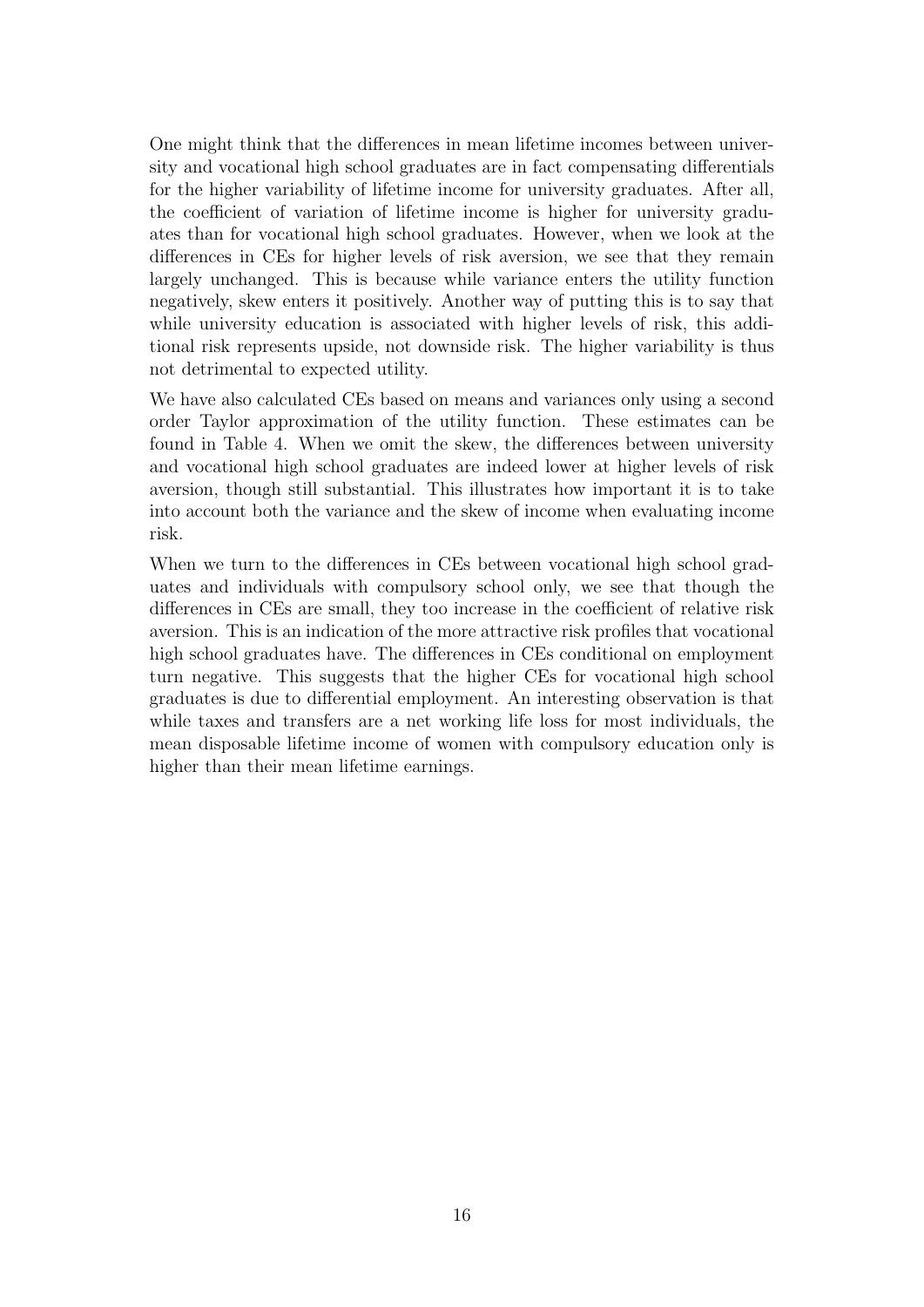|                   | men, entire sample |            |        |                              |                      |                            |      |            |        |  |
|-------------------|--------------------|------------|--------|------------------------------|----------------------|----------------------------|------|------------|--------|--|
|                   | Compulsory         |            |        |                              | Vocational HS        |                            |      | University |        |  |
|                   | mean               | <b>CV</b>  | skew   | mean                         | CV                   | skew                       | mean | <b>CV</b>  | skew   |  |
| earnings          | 798                | 0.55       | 0.50   | 886                          | 0.46                 | 0.52                       | 1914 | 0.52       | 2.59   |  |
|                   | (2)                | (0.00)     | (0.05) | (2)                          | (0.00)               | (0.11)                     | (8)  | (0.01)     | (0.18) |  |
| disposable income | 714                | 0.33       | 0.55   | 756                          | 0.29                 | 0.44                       | 1311 | 0.39       | 2.48   |  |
|                   | (1)                | (0.00)     | (0.07) | (1)                          | (0.00)               | (0.12)                     | (4)  | (0.00)     | (0.16) |  |
|                   |                    |            |        |                              | women, entire sample |                            |      |            |        |  |
|                   |                    | Compulsory |        |                              | Vocational HS        |                            |      | University |        |  |
|                   | mean               | CV         | skew   | mean                         | <b>CV</b>            | skew                       | mean | CV         | skew   |  |
| earnings          | 586                | 0.53       | 0.24   | 637                          | 0.42                 | 0.14                       | 1327 | 0.45       | 1.61   |  |
|                   | (1)                | (0.00)     | (0.03) | (2)                          | (0.00)               | (0.02)                     | (6)  | (0.00)     | (0.19) |  |
| disposable income | 598                | 0.28       | 0.24   | 614                          | 0.24                 | 0.15                       | 1005 | 0.31       | 1.59   |  |
|                   | (1)                | (0.00)     | (0.02) | (1)                          | (0.00)               | (0.02)                     | (3)  | (0.00)     | (0.17) |  |
|                   |                    |            |        |                              |                      | men, employed or in school |      |            |        |  |
|                   |                    | Compulsory |        |                              | Vocational HS        |                            |      | University |        |  |
|                   | mean               | CV         | skew   | mean                         | CV                   | skew                       | mean | CV         | skew   |  |
| earnings          | 1205               | 0.29       | 1.68   | 1193                         | 0.28                 | 1.53                       | 2120 | 0.47       | 2.78   |  |
|                   | (2)                | (0.00)     | (0.18) | (4)                          | (0.00)               | (0.26)                     | (9)  | (0.01)     | (0.18) |  |
| disposable income | 878                | 0.23       | 1.60   | 884                          | 0.22                 | 1.06                       | 1383 | 0.37       | 2.66   |  |
|                   | (1)                | (0.00)     | (0.21) | (2)                          | (0.00)               | (0.25)                     | (5)  | (0.00)     | (0.16) |  |
|                   |                    |            |        | women, employed or in school |                      |                            |      |            |        |  |
|                   | Compulsory         |            |        |                              | Vocational HS        |                            |      | University |        |  |
|                   | mean               | CV         | skew   | mean                         | CV                   | skew                       | mean | CV         | skew   |  |
| earnings          | 934                | 0.24       | 1.05   | 893                          | 0.22                 | 0.86                       | 1511 | 0.39       | 2.08   |  |
|                   | (1)                | (0.00)     | (0.12) | (2)                          | (0.00)               | (0.07)                     | (7)  | (0.01)     | (0.20) |  |
| disposable income | 738                | 0.19       | 0.62   | 718                          | 0.17                 | 0.45                       | 1076 | 0.29       | 2.12   |  |
|                   | (1)                | (0.00)     | (0.05) | (1)                          | (0.00)               | (0.04)                     | (4)  | (0.00)     | (0.20) |  |

#### <span id="page-18-0"></span>Table 2: Moments of discounted lifetime income.

Notes: Means are in '000 EUR. The coefficient of variation CV is defined as the standard deviation divided by the mean. The measure of skew reported is the third moment about the mean divided by the third power of the standard deviation.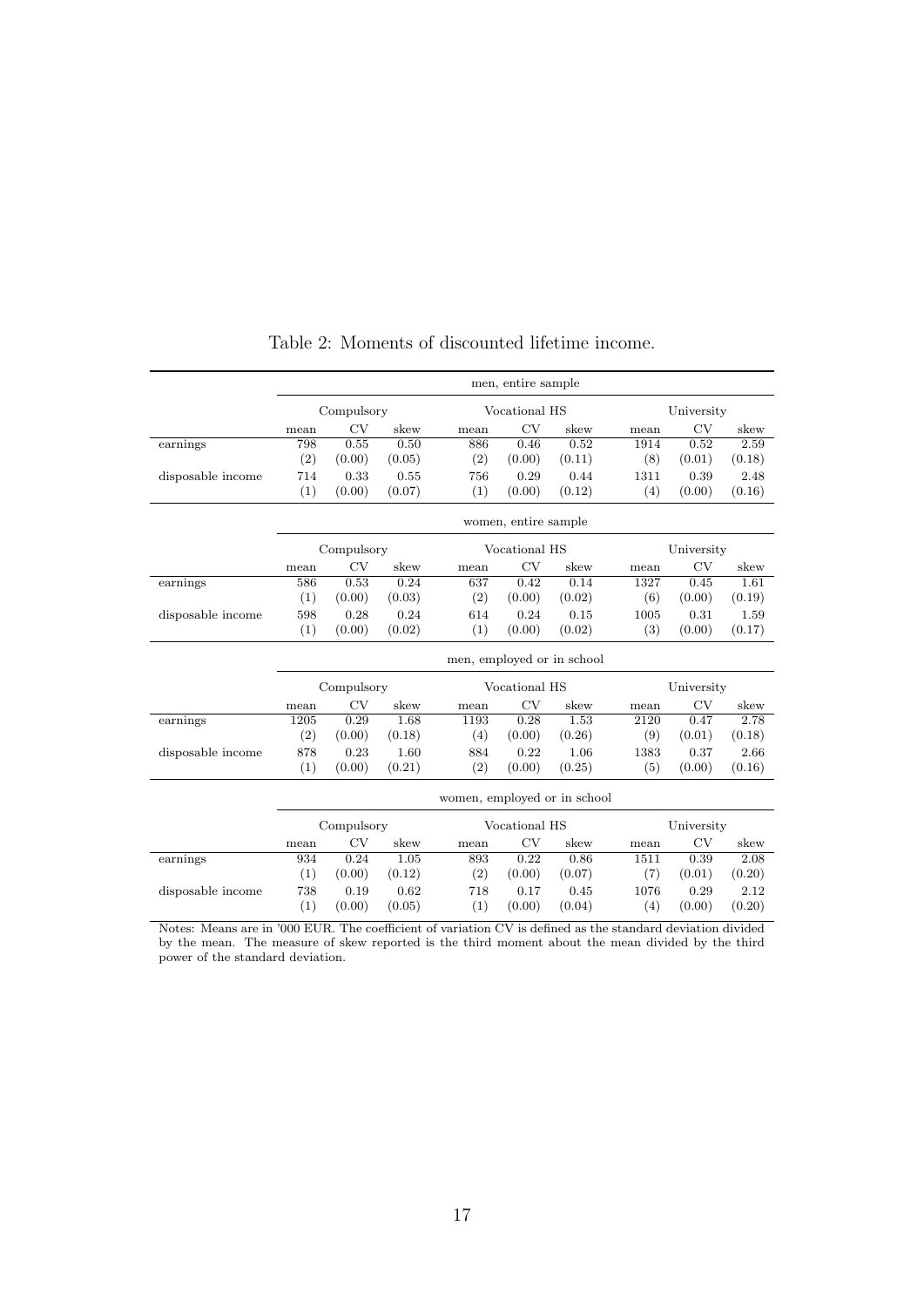|                                                                                          | men, entire sample |            |                  |                              |                      |                  |                  |                    |              |  |
|------------------------------------------------------------------------------------------|--------------------|------------|------------------|------------------------------|----------------------|------------------|------------------|--------------------|--------------|--|
|                                                                                          | Compulsory         |            |                  |                              | Vocational HS        |                  |                  | University         |              |  |
| relative risk aversion $\rho$                                                            | 0                  | 1          | $\boldsymbol{2}$ | $\boldsymbol{0}$             | $\mathbf 1$          | $\boldsymbol{2}$ | $\boldsymbol{0}$ | 1                  | 2            |  |
| earnings                                                                                 | 798                | 705        | 654              | 886                          | 811                  | 764              | 1914             | 1889               | 2121         |  |
|                                                                                          | (2)                | (2)        | (4)              | (2)                          | (3)                  | (6)              | (8)              | (14)               | (37)         |  |
| difference                                                                               |                    |            |                  | 88<br>(3)                    | 106<br>(4)           | 110<br>(7)       | 1029<br>(9)      | 1078<br>(14)       | 1357<br>(37) |  |
| disposable income                                                                        | 714                | 680        | 655              | 756                          | 727                  | 704              | 1311             | 1276               | 1305         |  |
|                                                                                          | (1)                | (1)        | (1)              | (1)                          | (1)                  | (2)              | (4)              | (5)                | (9)          |  |
| difference                                                                               |                    |            |                  | 42                           | 47                   | 49               | 555              | 549                | 601          |  |
|                                                                                          |                    |            |                  | (2)                          | (2)                  | (2)              | (4)              | (5)                | (9)          |  |
|                                                                                          |                    |            |                  |                              | women, entire sample |                  |                  |                    |              |  |
|                                                                                          |                    | Compulsory |                  |                              | Vocational HS        |                  |                  | University         |              |  |
| relative risk aversion $\rho$                                                            | $\boldsymbol{0}$   | 1          | $\boldsymbol{2}$ | $\boldsymbol{0}$             | 1                    | 2                | $\boldsymbol{0}$ | 1                  | 2            |  |
| earnings                                                                                 | 586                | 515        | 471              | 637                          | 586                  | 547              | 1327             | 1260               | 1258         |  |
|                                                                                          | (1)                | (2)        | (2)              | (2)                          | (2)                  | (2)              | (6)              | (7)                | (14)         |  |
| difference                                                                               |                    |            |                  | 51<br>(2)                    | 70<br>(2)            | 76<br>(3)        | 690              | 674                | 711          |  |
| disposable income                                                                        | 598                | 576        | 557              | 614                          | 596                  | 581              | (6)<br>1005      | (7)<br>973         | (14)<br>958  |  |
|                                                                                          | (1)                | (1)        | (1)              | (1)                          | (1)                  | (1)              | (3)              | (3)                | (4)          |  |
| difference                                                                               |                    |            |                  | 15                           | 21                   | 25               | 391              | 376                | 377          |  |
|                                                                                          |                    |            |                  | (1)                          | (1)                  | (1)              | (3)              | (3)                | (4)          |  |
|                                                                                          |                    |            |                  | men, employed or in school   |                      |                  |                  |                    |              |  |
|                                                                                          |                    | Compulsory |                  | Vocational HS                |                      |                  |                  | University         |              |  |
| relative risk aversion $\rho$                                                            | 0                  | 1          | $\boldsymbol{2}$ | 0                            | $\mathbf{1}$         | $\boldsymbol{2}$ | 0                | 1                  | 2            |  |
| earnings                                                                                 | 1205               | 1170       | 1154             | 1193                         | 1160                 | 1142             | 2120             | 2092               | 2285         |  |
|                                                                                          | (2)                | (2)        | (4)              | (4)                          | (3)                  | (5)              | (9)              | (13)               | (31)         |  |
| difference                                                                               |                    |            |                  | -12<br>(4)                   | $-10$<br>(4)         | -12<br>(7)       | 927<br>(10)      | 932<br>(13)        | 1143<br>(32) |  |
| disposable income                                                                        | 878                | 860        | 849              | 884                          | 866                  | 853              | 1383             | 1351               | 1382         |  |
|                                                                                          | (1)                | (1)        | (2)              | (2)                          | (2)                  | (2)              | (5)              | (5)                | (9)          |  |
| difference                                                                               |                    |            |                  | 6                            | 6                    | 4                | 499              | 485                | 529          |  |
|                                                                                          |                    |            |                  | (2)                          | (2)                  | (3)              | (5)              | (6)                | (9)          |  |
|                                                                                          |                    |            |                  | women, employed or in school |                      |                  |                  |                    |              |  |
|                                                                                          |                    | Compulsory |                  |                              | Vocational HS        |                  |                  | University         |              |  |
| relative risk aversion $\rho$                                                            | 0                  | 1          | $\boldsymbol{2}$ | 0                            | 1                    | 2                | 0                | 1                  | 2            |  |
| earnings                                                                                 | 934                | 913        | 896              | 893                          | 875                  | 860              | 1511             | 1459               | 1469         |  |
|                                                                                          | (1)                | (2)        | (2)              | (2)                          | (2)                  | (2)              | (7)              | (7)                | (12)         |  |
| difference                                                                               |                    |            |                  | $-41$<br>(2)                 | $-38$<br>(2)         | $-36$<br>(3)     | 618<br>(7)       | 584<br>(7)         | 609<br>(12)  |  |
| disposable income                                                                        | 738                | 726        | 716              | 718                          | 709                  | 700              | 1076             | 1050               | 1042         |  |
|                                                                                          | (1)                | (1)        | (1)              | (1)                          | (1)                  | (1)              | (4)              | (4)                | (5)          |  |
| difference                                                                               |                    |            |                  | $-20$                        | $-18$                | $-16$            | 358              | 341                | 342          |  |
|                                                                                          |                    |            |                  | (1)                          | (1)                  | (2)              | (4)              | (4)                | (5)          |  |
| Notes: Values in '000 EUR, discounted to age 16 at $\delta = 0.03$ . Utility is CRRA(a). |                    |            |                  |                              |                      |                  |                  | Standard errors in |              |  |

<span id="page-19-0"></span>

|  |  |  |  | Table 3: Certainty equivalent lifetime income, third order Taylor approximation. |  |
|--|--|--|--|----------------------------------------------------------------------------------|--|
|  |  |  |  |                                                                                  |  |

 $\lambda$  '000 EUR, discounted to age 16 at  $\delta = 0.03$ . Utility is CRRA( $\rho$ ). Standard er parentheses.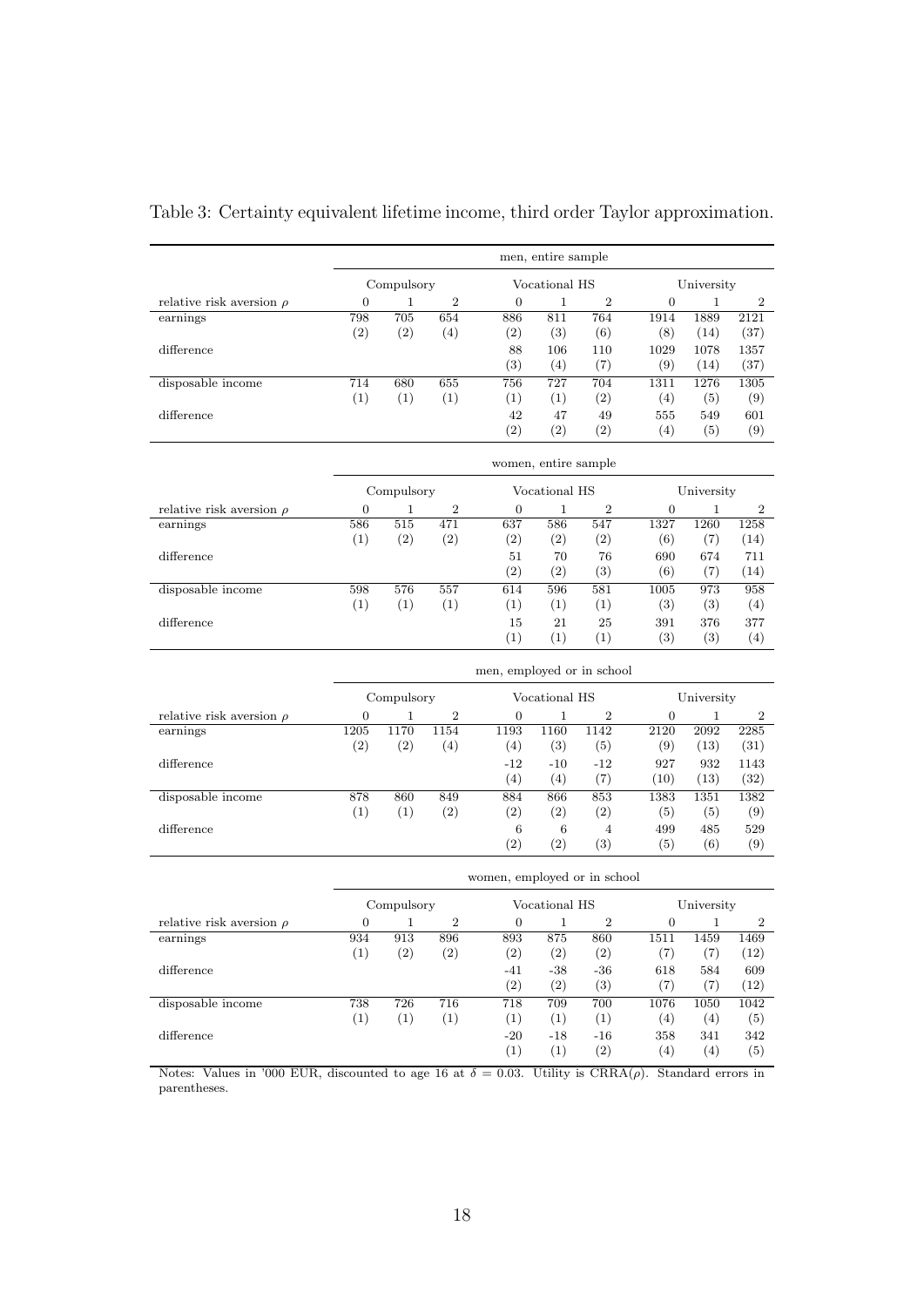|                               | men, entire sample           |            |                  |                            |                      |                  |                   |            |                  |  |
|-------------------------------|------------------------------|------------|------------------|----------------------------|----------------------|------------------|-------------------|------------|------------------|--|
|                               | Compulsory                   |            |                  |                            | Vocational HS        |                  |                   | University |                  |  |
| relative risk aversion $\rho$ | 0                            | 1          | $\boldsymbol{2}$ | $\boldsymbol{0}$           | $\mathbf 1$          | $\overline{2}$   | $\boldsymbol{0}$  | 1          | $\overline{2}$   |  |
| earnings                      | 798                          | 685        | 612              | 886                        | 798                  | 733              | 1914              | 1669       | 1503             |  |
|                               | (2)                          | (2)        | (2)              | (2)                        | (2)                  | (2)              | (8)               | (7)        | (8)              |  |
| difference                    |                              |            |                  | 88                         | 112                  | 121              | 1029              | 872        | 770              |  |
|                               |                              |            |                  | (3)                        | (3)                  | (3)              | (9)               | (7)        | (8)              |  |
| disposable income             | 714                          | 676        | 643              | 756                        | 725                  | 697              | 1311              | 1215       | 1138             |  |
|                               | (1)                          | (1)        | (1)              | (1)                        | (1)                  | (1)              | (4)               | (3)        | (4)              |  |
| difference                    |                              |            |                  | 42                         | 49                   | 54               | 555               | 490        | 441              |  |
|                               |                              |            |                  | (2)                        | (2)                  | (2)              | (4)               | (4)        | (4)              |  |
|                               |                              |            |                  |                            | women, entire sample |                  |                   |            |                  |  |
|                               |                              | Compulsory |                  |                            | Vocational HS        |                  |                   | University |                  |  |
| relative risk aversion $\rho$ | 0                            | 1          | $\,2$            | 0                          | 1                    | $\boldsymbol{2}$ | $\boldsymbol{0}$  | 1          | $\boldsymbol{2}$ |  |
| earnings                      | 586                          | 509        | 457              | 637                        | 584                  | 542              | 1327              | 1199       | 1102             |  |
|                               | (1)                          | (2)        | (2)              | (2)                        | (2)                  | (2)              | (6)               | (5)        | (5)              |  |
| difference                    |                              |            |                  | 51                         | 74                   | 85               | 690               | 615        | 560              |  |
|                               |                              |            |                  | (2)                        | (2)                  | (2)              | (6)               | (5)        | (5)              |  |
| disposable income             | 598                          | 575        | 554              | 614                        | 596                  | 580              | 1005              | 957        | 916              |  |
|                               | (1)                          | (1)        | (1)              | (1)                        | (1)                  | (1)              | (3)               | (2)        | (2)              |  |
| difference                    |                              |            |                  | 15                         | 21                   | 26               | 391               | 361        | 336              |  |
|                               |                              |            |                  | (1)                        | (1)                  | (1)              | (3)               | (3)        | (3)              |  |
|                               |                              |            |                  | men, employed or in school |                      |                  |                   |            |                  |  |
|                               |                              | Compulsory |                  |                            | Vocational HS        |                  | University        |            |                  |  |
| relative risk aversion $\rho$ | 0                            | 1          | $\boldsymbol{2}$ | 0                          | 1                    | $\boldsymbol{2}$ | $\mathbf{0}$<br>1 |            | 2                |  |
| earnings                      | 1205                         | 1154       | 1109             | 1193                       | 1147                 | 1107             | 2120              | 1895       | 1731             |  |
|                               | (2)                          | (2)        | (2)              | (4)                        | (3)                  | (3)              | (9)               | (7)        | (8)              |  |
| difference                    |                              |            |                  | $-12$                      | $-6$                 | $-2$             | 927               | 747        | 624              |  |
|                               |                              |            |                  | (4)                        | (4)                  | (4)              | (10)              | (8)        | (8)              |  |
| disposable income             | 878                          | 855        | 833              | 884                        | 863                  | 844              | 1383              | 1291       | 1215             |  |
|                               | (1)                          | (1)        | (1)              | (2)                        | (2)                  | (2)              | (5)               | (4)        | (4)              |  |
| difference                    |                              |            |                  | 6                          | 9                    | 11               | 499               | 427        | 371              |  |
|                               |                              |            |                  | (2)                        | (2)                  | (2)              | (5)               | (4)        | (4)              |  |
|                               | women, employed or in school |            |                  |                            |                      |                  |                   |            |                  |  |
|                               | Compulsory                   |            |                  | Vocational HS              |                      |                  | University        |            |                  |  |
| relative risk aversion $\rho$ | 0                            | 1          | 2                | 0                          | 1                    | $\boldsymbol{2}$ | $\mathbf{0}$      | 1          | $\boldsymbol{2}$ |  |
| earnings                      | 934                          | 908        | 885              | 893                        | 872                  | 853              | 1511              | 1399       | 1309             |  |
|                               | (1)                          | (1)        | (2)              | (2)                        | (2)                  | (2)              | (7)               | (5)        | (5)              |  |
| difference                    |                              |            |                  | -41                        | $-36$                | $\mbox{-}32$     | 618               | 527        | $456\,$          |  |
|                               |                              |            |                  | (2)                        | (2)                  | (2)              | (7)               | (6)        | (5)              |  |
| disposable income             | 738                          | 725        | 713              | 718                        | 708                  | 699              | 1076              | 1032       | 993              |  |
| difference                    | (1)                          | (1)        | (1)              | (1)                        | (1)                  | (1)              | (4)               | (3)        | (3)              |  |
|                               |                              |            |                  | $-20$                      | $-17$                | $-15$            | 358               | 324        | $\bf 295$        |  |
|                               |                              |            |                  | (1)                        | (1)                  | (2)              | (4)               | (3)        | (3)              |  |

<span id="page-20-0"></span>Table 4: Certainty equivalent lifetime income, second order Taylor approximation.

Notes: Values in '000 EUR, discounted to age 16 at  $\delta = 0.03$ . Utility is CRRA( $\rho$ ). Standard errors in parentheses.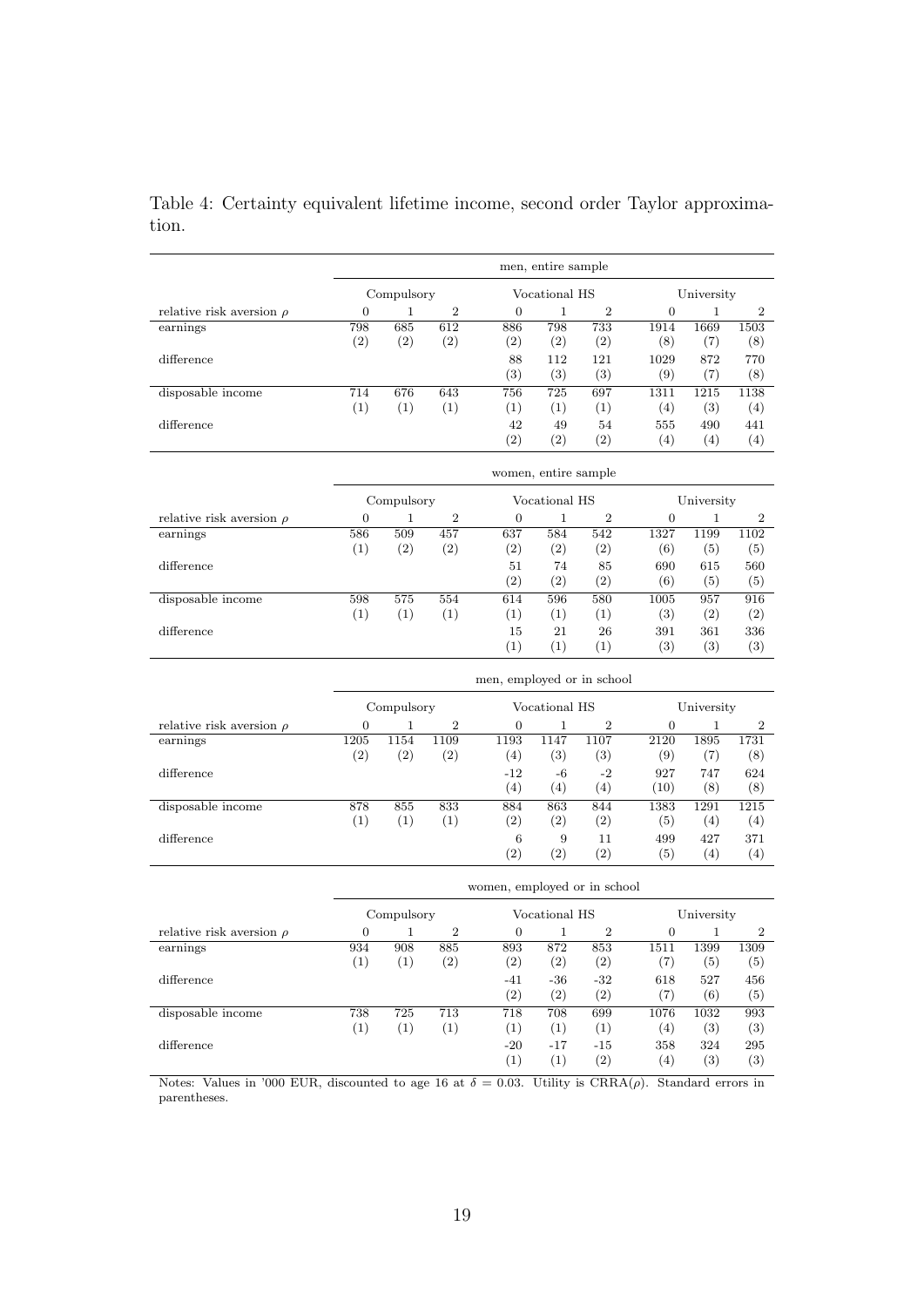#### 5.2 Selection on observables

Though moments of lifetime income are both academically interesting and policy relevant of their own, it would also be good to have an indication of how much of the differences in moments are due to selection. This is a difficult problem even if suitable instruments for estimating causal effect of education on mean income was available. Unfortunately, we do not have reliable instuments for this sample.

A partial remedy is provided by test scores from verbal, math and logical reasoning tests administered to conscripts, which are available for a small number of male cohorts. For these cohorts, information on parents' education is available as well. The length of the panel is more limited in this subsample: earnings can be observed for the years 1995 through 2003.

We take the 1965 cohort, for which we observe highest education at age 30 as well as their earnings at ages 30 through 38. We sum these yearly earnings to end up with a proxy of lifetime earnings, and take the first three moments of the summed earnings by education.

We then repeat this exercise, but regress summed earnings on the three test scores and their squares as well as on dummy variables for each level of paternal and maternal education. From this regression, we take the squared and cubed residuals and regress them in turn on the same covariates. Because we cannot impute censored earnings in this data set, we instead censor residuals at the 99th percentile for each level of education.

We then predict mean summed earnings by education using the first regression, holding the covariates fixed at their mean levels in the population. From the second regression we predict the variance of summed earnings, and from the third the skew of summed earnings. We then recombine these predicted moments into certainty equivalent lifetime earnings like before, and scale them relative to the certainty equivalent lifetime earnings for vocational high school graduates.

The results can be seen from Table [5.](#page-22-0) Panel (a) shows the unconditional differences in certainty equivalent lifetime earnings reported earlier, but this time reported as the proportional premium over vocational education. Panel (b) shows the premia when we restrict our sample to the years 1995–2003. These are close to each other.

In panels (c) and (d), we show unconditional risk premia using the method described above; in panel (c) for the FLEED data set and in panel (d) for the army sample. These two sets of estimates are also close to each other but lower than in the full FLEED sample because this sample is observed at a younger mean age.

Panel (e) shows educational premia conditional on test scores and parental education. As expected, these are smaller, reflecting selection into education based on observable characteristics. Panel (f) shows how much of each premium is due to selection on observables. The mean difference between university and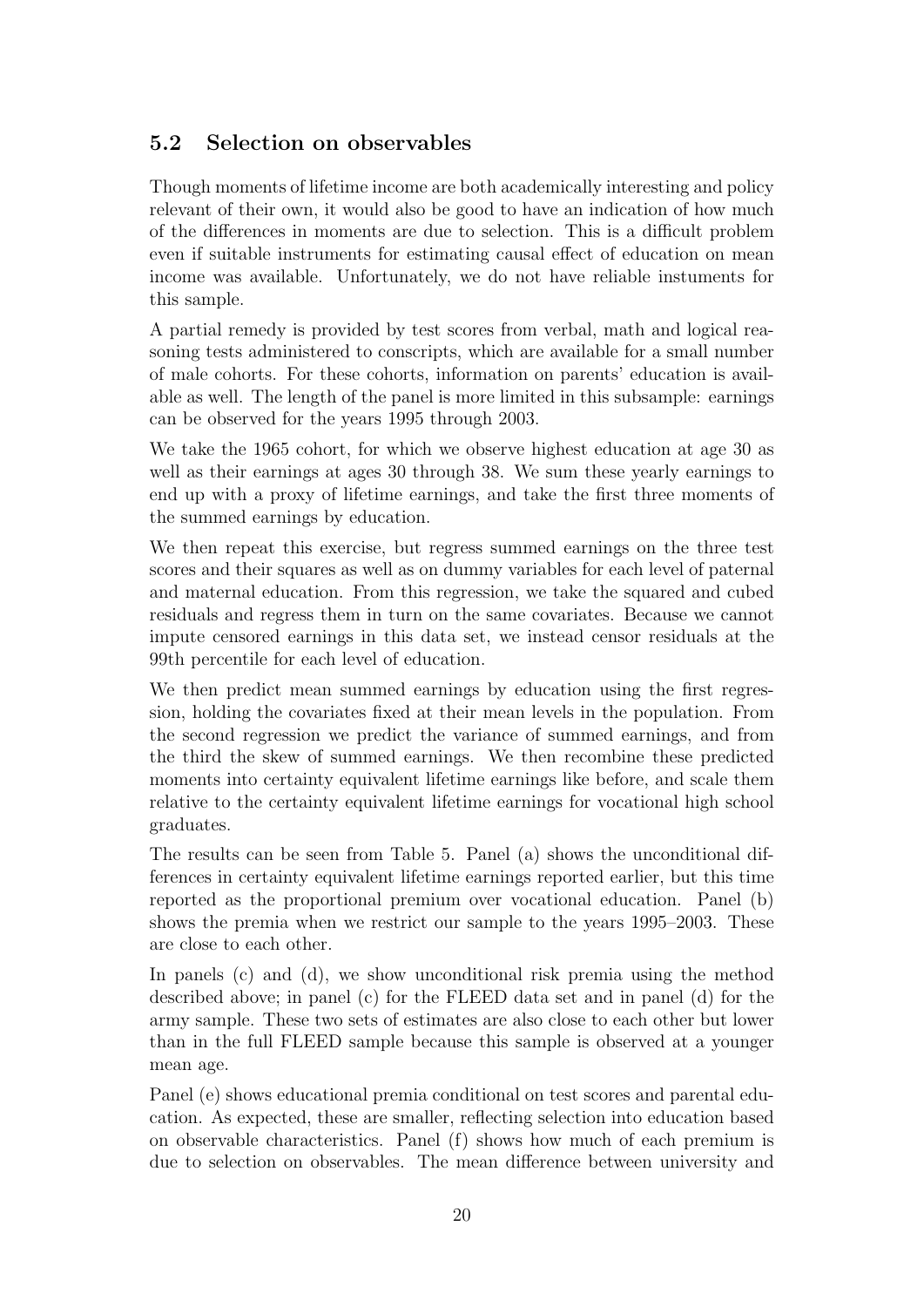vocational high school earnings is 22% smaller when holding covariates constant. It is 21% smaller when looking at certainty equivalent earnings using the  $CRRA(1)$  utility function, and  $17\%$  smaller using  $CRRA(2)$ . A similar proportion of earnings differences between vocational secondary school graduates and individuals with compulsory school only can be explained away using observed covariates.

These results show that while the differences in lifetime earnings distributions documented in this paper are probably partially due to selection into education, the impact of selection seems to be about equally large with or without risk adjustments. The fact remains that income differences by education are large in Finland, and that adjusting for risk does very little to change this. At the very least, this calls into question the popular Finnish belief that education is a risky investment.

<span id="page-22-0"></span>Table 5: Relative unconditional and conditional observed certainty equivalent lifetime earnings for three levels of risk aversion, proportional difference to vocational earnings. Men only.

| $\rho$                                                                | $\Omega$ | $\mathbf{1}$               | $\mathcal{D}_{\mathcal{L}}$ |
|-----------------------------------------------------------------------|----------|----------------------------|-----------------------------|
| $(a)$ FLEED baseline, unconditional                                   |          |                            |                             |
| compulsory                                                            |          | $-10\%$ $-13\%$ $-14\%$    |                             |
| university                                                            |          | $+116\%$ $+133\%$ $+178\%$ |                             |
| $(b)$ FLEED 1995-2003, unconditional                                  |          |                            |                             |
| compulsory                                                            |          | $-14\%$ $-20\%$ $-23\%$    |                             |
| university                                                            |          | $+119\% +132\% +160\%$     |                             |
| $(c)$ FLEED 1995-2003, 1965 cohort, unconditional                     |          |                            |                             |
| compulsory                                                            |          | $-22\%$ $-27\%$ $-29\%$    |                             |
| university                                                            |          | $+91\% + 98\% + 106\%$     |                             |
| $(d)$ army sample 1995-2003, 1965 cohort, unconditional               |          |                            |                             |
| compulsory                                                            |          | $-20\%$ $-25\%$ $-27\%$    |                             |
| university                                                            |          | $+90\% +100\% +117\%$      |                             |
| $(e)$ army sample 1995-2003, 1965 cohort, conditional                 |          |                            |                             |
| compulsory                                                            |          | $-15\%$ $-20\%$ $-21\%$    |                             |
| university                                                            |          | $+70\%$ $+79\%$            | $+97%$                      |
| (f) proportion of premium due to selection on observables $= (d-e)/d$ |          |                            |                             |
| compulsory                                                            | 0.25     | 0.20                       | 0.22                        |
| university                                                            | 0.22     | 0.21                       | 0.17                        |

## 6 Conclusions

Education is a lifetime investment that needs to be evaluated using data over the entire working life. Panels spanning working lives are however not usually availabe. Panels spanning ten to twenty years on the other hand do exist in many countries, in particular in countries where such data can be collected from administrative registers.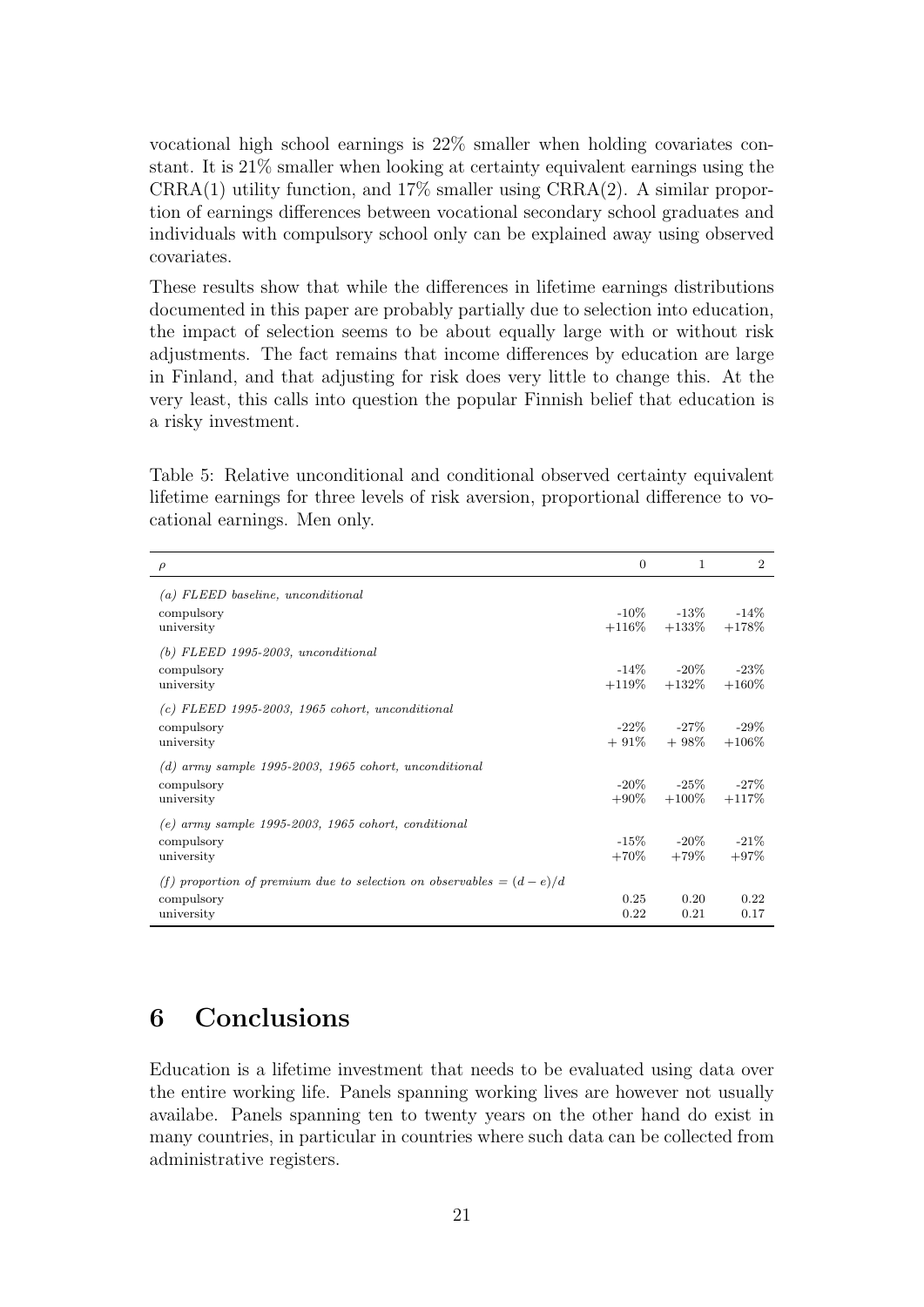In this paper we show how moments of lifetime income can reliably be estimated from a shorter panel. Using a 22-year panel based on the Finnish registers, we find mean discounted lifetime earnings differences between university graduates and vocational high school graduates of up to about a million euros. These differences persist in certainty equivalent values after adjusting for the variance and skew of incomes. Moments of lifetime income are predictably smaller after taxes and transfers, but the major part of the income difference remains.

When we compare lifetime incomes of vocational secondary graduates to the incomes of those with compulsory school only, we find only small income differences. After controling for employment, compulsory school graduates have higher discounted lifetime incomes. This suggests that vocational secondary education is mainly a hedge against nonemployment in Finland.